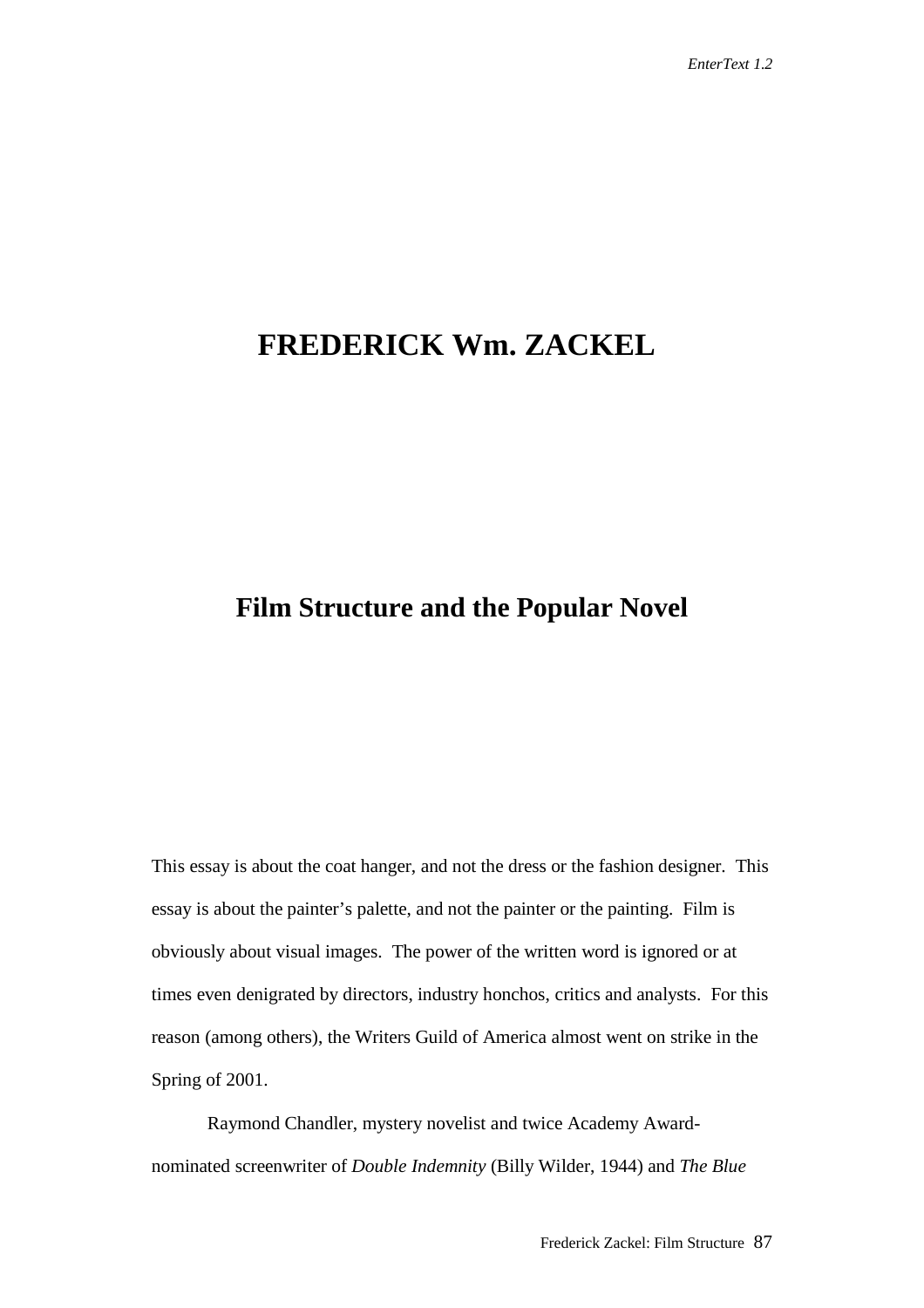*Dahlia* (George Marshall, 1946), said: "The basic art of motion pictures is the screenplay; it is fundamental. Without it there is nothing".

A film script is a remarkable tool. It delivers a story to an audience. Thus, it is both a story and a delivery system for that story. A film script is both prose and drama. It has two distinct first cousins: the novel and the play. The play is a dramatic delivery system. The novel is a narrative delivery system. The script differs from both because it both "shows" a story and "tells" a story. More importantly, a script is a story. Without a strong story, it cannot be filmed, cannot be made into a movie. A script is a sort of DNA molecule, the basic building block or schematic to a story. It is a skeleton that needs to be fleshed out before the story becomes "blood-warm," as Ralph Waldo Emerson called the best of literature.<sup>2</sup>

The script piggybacks off its cousins. The novel was the first massproduced story for a mass audience. The play, one of the oldest forms of story telling, depends upon an audience to garner its greatest impact. The script is governed by the principles Aristotle first proposed twenty-five centuries ago in his masterwork *Poetics* for the Greek theatre. Unlike theatre, film can roam all time, all space, describe the most implausible situations, and reproduce them as a coherent picture to many millions around the globe. By combining elements of both forms, the script creates one of the most potent forms of story-telling humanity has ever witnessed.

A script must first tell a story, just as a novel or a play must. If it fails that, it fails completely. Yes, almost all scripts are plot-driven, but unless each is also character-driven, the audience yawns. Even the episodic events of Forrest Gump's life need a park bench to rest upon. The function of Plot is to translate character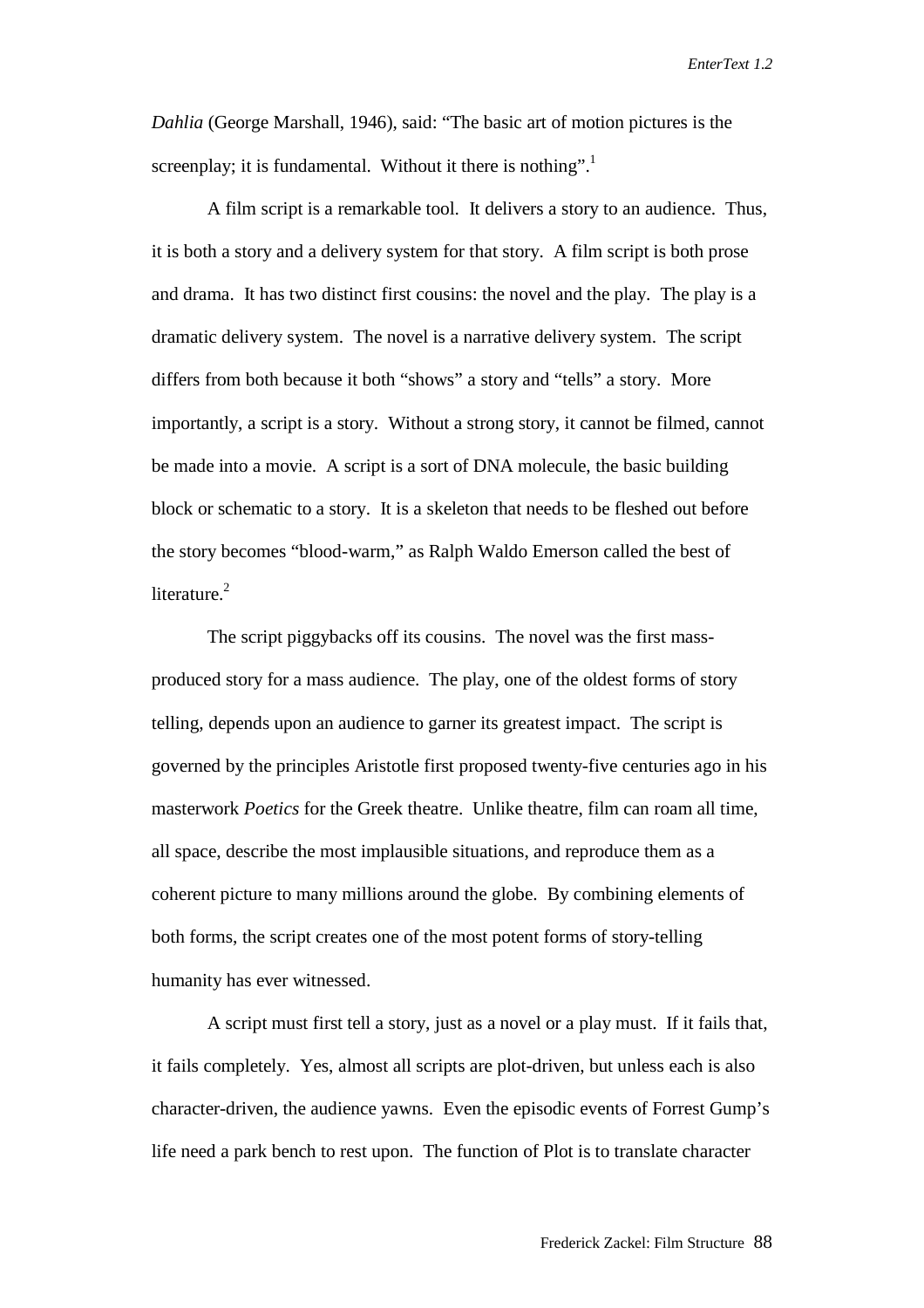into action. The actions of the characters are credible only by the type of persons they are shown to be. As Aristotle himself said twenty-five centuries ago: "Character is that which reveals moral purpose: it shows what kinds of things, in case of doubt, a man chooses or avoids". He also noted that, "The most beautiful colours, laid on confusedly, will not give as much pleasure as the chalk outline of a portrait".<sup>3</sup> Plot works as a loose and easy harness. The horse is not hobbled by it, but the rider chooses the directions.

### **Format**

A script has its own distinct format. Hollywood can "read" a script held upside down and across the room and decide not to "read" any more, knowing that what is being held upside-down and across the room is not a workable script. The dialogue is completely contained within a three-inch column centred on the page. The stage directions run the entire width of the page, from margin to margin. The scene header (that is, the information that differentiates one scene from another) is a single line of typeset with all of its letters capitalised and all of its "coded information" in discrete detail. These three are carefully kept separated from each other. Each snatch of dialogue is carefully categorised by the actor's name in capital letters. An actor need only scan the centre of a script to locate his or her own lines and see how many scenes his or her character appears in. Or, as Hollywood wags have said for years, to "count" the lines and scenes and see who gets the most on-screen time. By the same token, billing and therefore salary are also negotiated by how the script is written.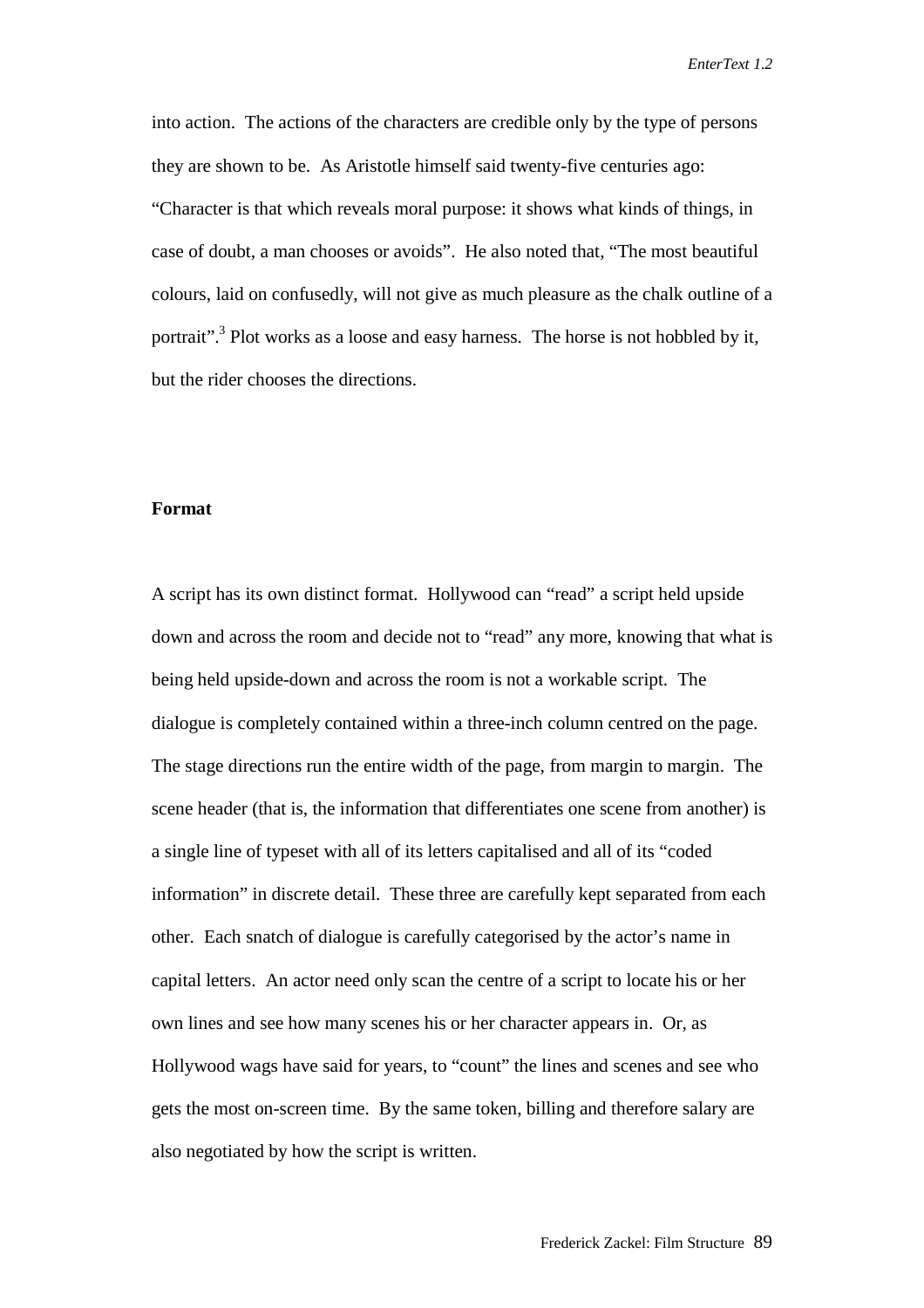A script is a listing of each and every scene in the chronological order it occurs. As in a play, the basic unit of a script is the scene. A scene is a smaller version of the story itself. Like a boxcar, it is self-contained. It has a beginning, middle, and an end. In the hands of a master of suspense, a scene can take a delicious forever to play itself out. A script is a listing of all the camera shots. The script "sees" as the camera "sees". It lists all the locations the camera will be in. A production manager can read the first three letters of a scene header and know whether a scene will be shot indoors or outdoors. (INT. for interior and EXT. for exterior.) By separating all interior shots and all exterior shots, a shooting schedule can be created. By combining all interior shots which use the same location, a shooting schedule can be crafted efficiently and therefore (hopefully) economically.

A script must always be economical. A single word— "ESTABLISHING"—in a scene header permits a production company to buy and insert stock footage of the White House or the Pyramids, of a plane landing or taking off, into a film, without necessitating a crew on location. An establishing scene automatically posits the audience at that precise setting. A set designer needs only to read the first word in a scene header to know if the scene necessitates the creation or fabrication of an "interior". The last word on a scene header describes whether the action takes place during the day or the night, which tells the crew how the scene will be lighted.

A script is one of the most practical tools ever fashioned to tell a story. A script is a sales pitch. Show business is, after all, a business, and before anyone invests time, money and effort into a story, they must not only be convinced the story is worthwhile, but also that it is marketable. A script is also a budget. ("We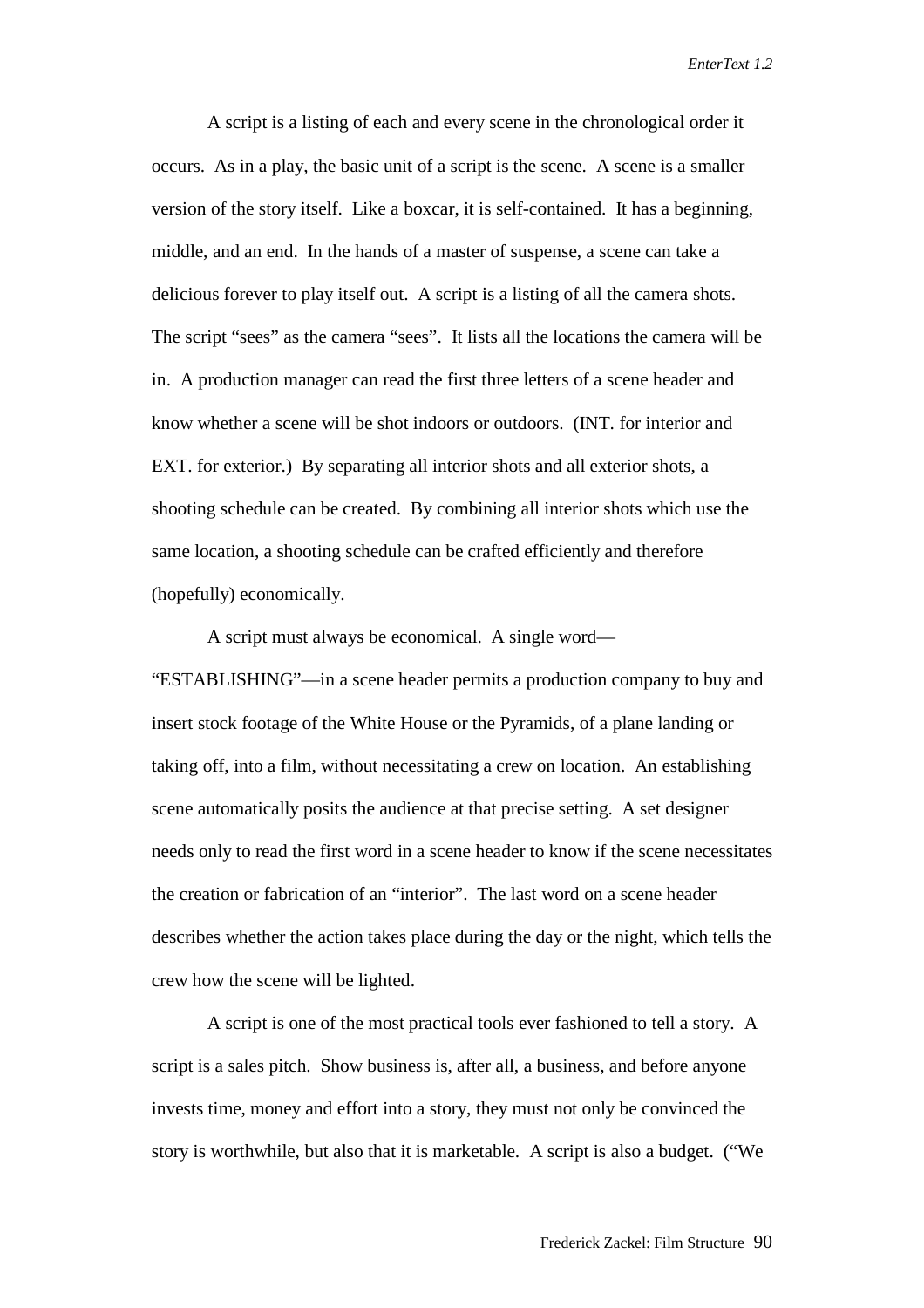can't afford these special effects".) A script may start with a single individual, but in order for the film to be successful, it may involve several hundred master craftsmen. A script is a work schedule, a pay scale, choreography, and a list of lighting requirements. It exists as a guide to the cameraman, the lighting crew, the set designer, the location scout, and everyone else in the cast and crew. (The Steven Spielberg movie *Jurassic Park* (1993) is not 2 hours, 7 minutes long; the story is two hours long, and the cast and crew credits for it crawl for an additional seven minutes. James Cameron's 1991 film *Terminator Two* has more than 750 names in its final credits.) The script even gives audio instructions, telling the sound crew whether they should pick up the sound now during the filming of the scene, or insert in later as a voice-over (V.O.) or off-screen (O.S.) A script evolves and shows its evolution with eminent practicality. In a shooting script, the pages come in different colours to show where new scenes have been inserted or where old scenes have been rewritten or deleted.

A script is also made up of recognisable "moments". What exactly a "moment" is is difficult to describe. Generally, each is very visual and over within...a moment of screen time. A great movie is said by the industry to include seven such "moments". If you think of your favourite movie, what do you remember most about it? Is it a small boy telling a child psychologist that he can see dead people? Is it a T. Rex looking into a car window on a dark and scary night? Is it a morose Bogart hugging a drink in a deserted cafe? Is it a giant of a man punching a horse in the nose and knocking it to the ground? Is it an Elephant Man's hood being yanked off by a hostile crowd? Is it two lovers kissing on board a doomed luxury liner? These "moments" are not just carefully crafted, but they are also delicately inserted into the entire script. They are integral elements in a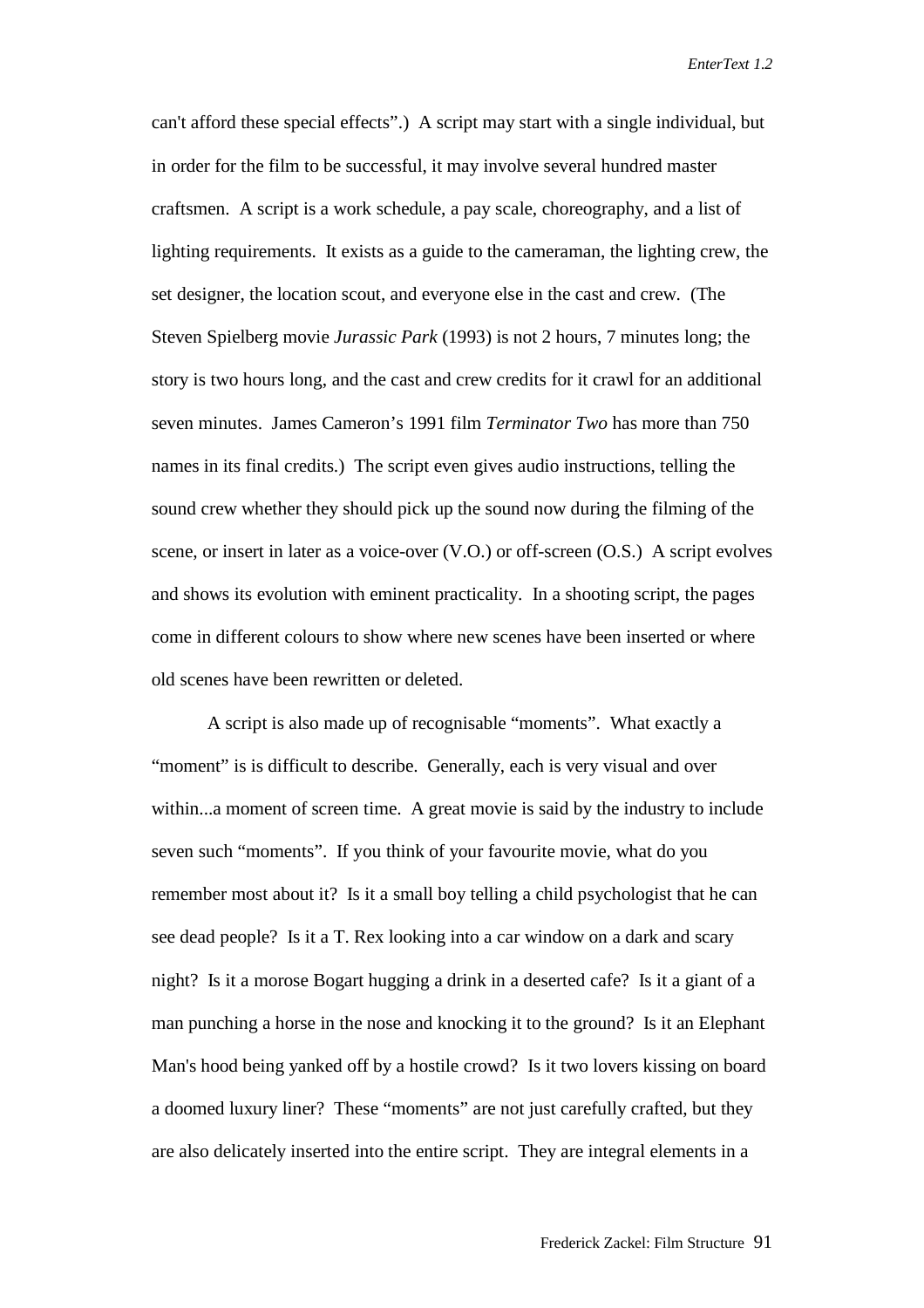holistic enterprise. For instance, that memorable scene in the 1985 movie *Witness* (Peter Weir) where an eighteen-wheeler semi is caught in traffic behind an Amish horse-drawn buggy was in the very first draft written by William Kelley and Earl W. Wallace back in 1980, before Peter Weir was hired to direct it. Because of that moment and the other "moments" within the script, Paramount Studios "knew" that the script was Academy Award-winning material. The entire process that began with a first draft took almost five years to bring that "moment" before an audience. *Witness* did win the Academy Award for the Best Original Screenplay.

#### **Structure**

William Goldman, winner of two Academy Awards for Screenplays (*Misery* and *Butch Cassidy and the Sundance Kid*), is blunt: "Screenplays are structure." To know how a film is structured is to unravel its mysteries. In Goldman's view, this is "the single most important lesson to be learned about writing for film."<sup>4</sup>

Greek and Elizabethan tragedy both contained five acts. Gustav Freytag, the 19th century German who analysed Shakespearean tragedy, created what has since become known as Freytag's Pyramid. The pyramid, he said, consisted of the rising action, the crisis, and the falling action. He noted that each act has its own name: Act I is Exposition; Act II is Complication; Act III is Crisis; Act IV is Reversal; and Act V is the Catastrophe. The structure of film is the same as for Shakespeare and the Greeks. Screenplays have definite beginnings, middles and ends. However, in scripts structure comes in three acts that for convenience sake should be called the Set-Up, the Complications, and the Pay-off. In Aristotle's words: a Beginning, a Middle, and an End. $<sup>5</sup>$ </sup>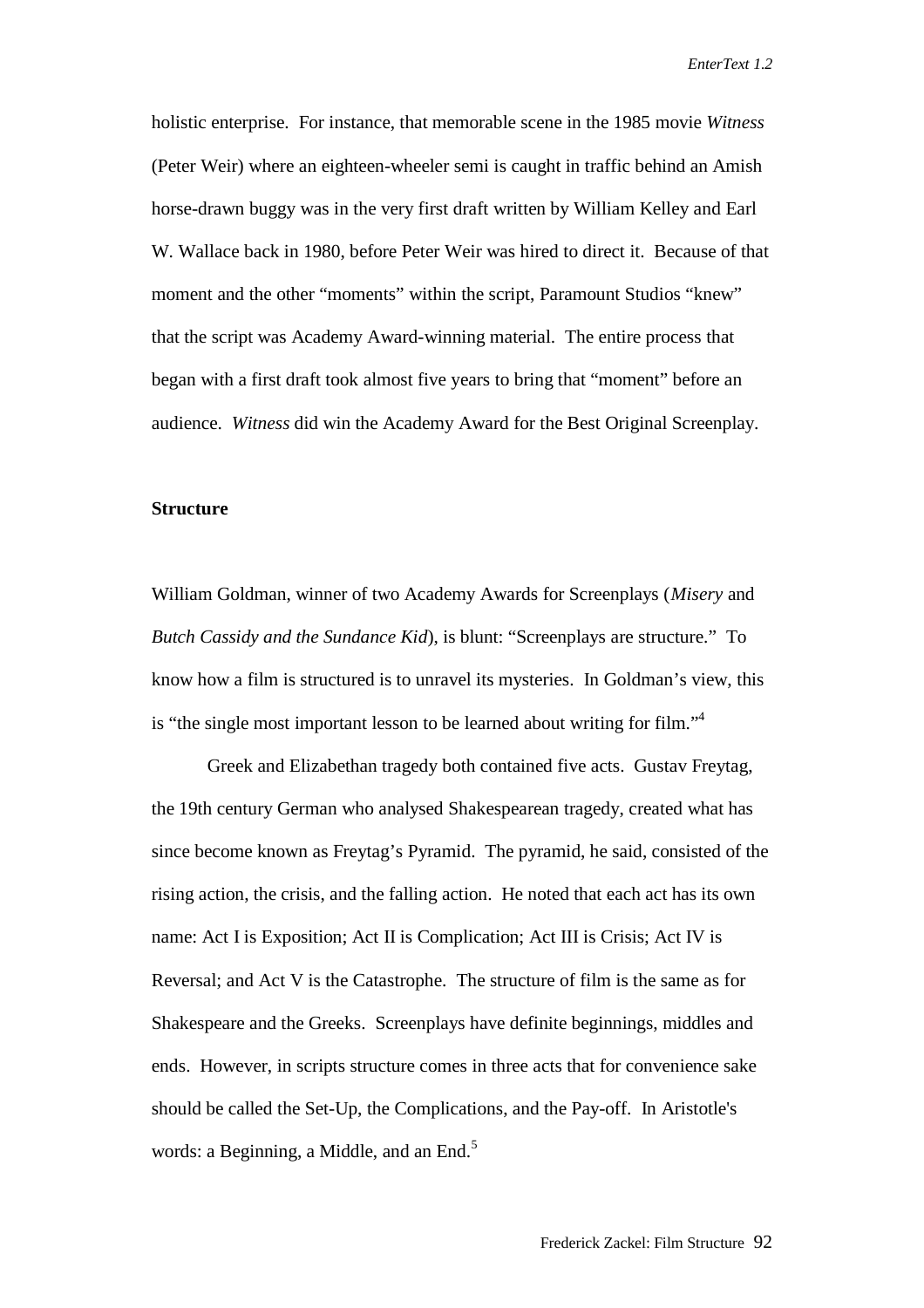There is a contemporary paradigm, of course, a model, a pattern, a conceptual scheme, a variation on Freytag's Pyramid, which affords an overview of the structure of the screenplay. While many have claimed they created the paradigm, yet it seems essentially an instinctive strategy for humanity as a whole to both tell a story and to visualise and internalise it. This paradigm has been popularised most effectively in recent years by the author Syd Field in two books, *The Scriptwriter's Workbook* and *The Screenplay*. 6 Each story is organic. It follows its own path. But the paradigm keeps things focused. It is the bucket that carries the water. The paradigm works. Compare this system to most movies currently available at a videotape store. Take a stopwatch and time the moments. Assume one minute of film equals one page of script. A 120-minute movie is 120 pages of script. A 90-minute movie is 90 pages of script.

An appalling diagram:

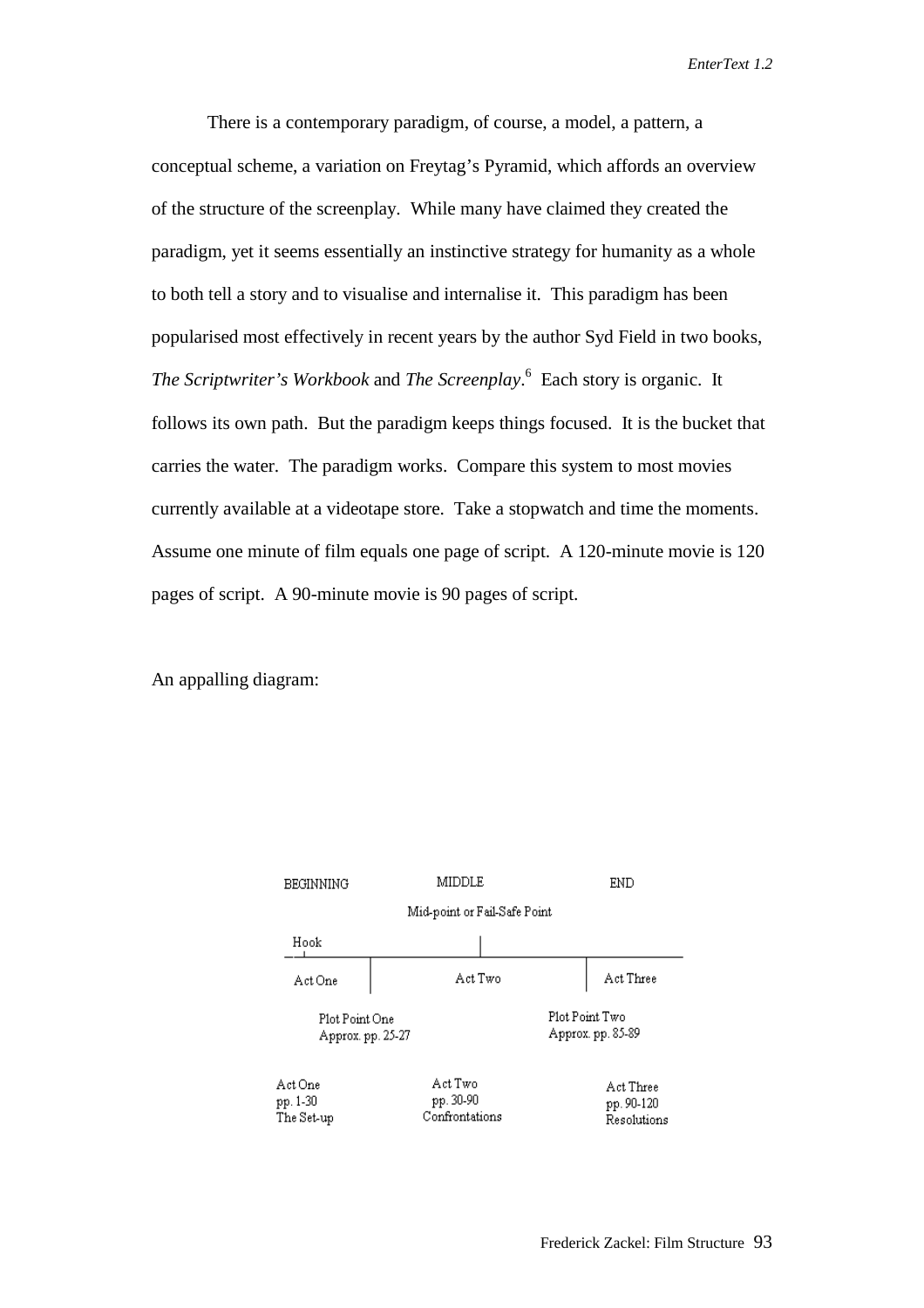#### **Plot Point, or Turning Point**

Every script must have its Big Moments which connect together the incidents which occur and which lead up to the main action of the story. The Hook and the two Plot Points are the Big Moments. The Plot Point is sometimes called the Turning Point. It is an incident or event that hooks into the story and spins it around into another direction. The Turning Point in a story means the protagonist is at a crossroads in his or her life, and the story deals with how he or she navigates these Turning Points. Most importantly, the Turning Point is a PHYSICAL EVENT. A Plot Point is a sock in the jaw. It is a physical event off which the hero (and thus the story itself) ricochets. The hero finds he or she has turned, is now travelling in a new direction. Think of it not as a moment frozen in time but as a motion—a ballerina's pirouette—perhaps a series of scenes that are linked like boxcars in series. A Turning Point should push you into the next act. The First Turning Point should lead right into Act Two. The Second Turning Point should set up the climax, which is Act Three.

## **Act One**

Act One is the Beginning. It is the Set-Up. Act One is the first thirty pages that set up the story. Act One must be constructed with great care because this is where the story begins and must involve the audience and hold them. The act follows the action of the main character. A classic first act is in Frank Marshall's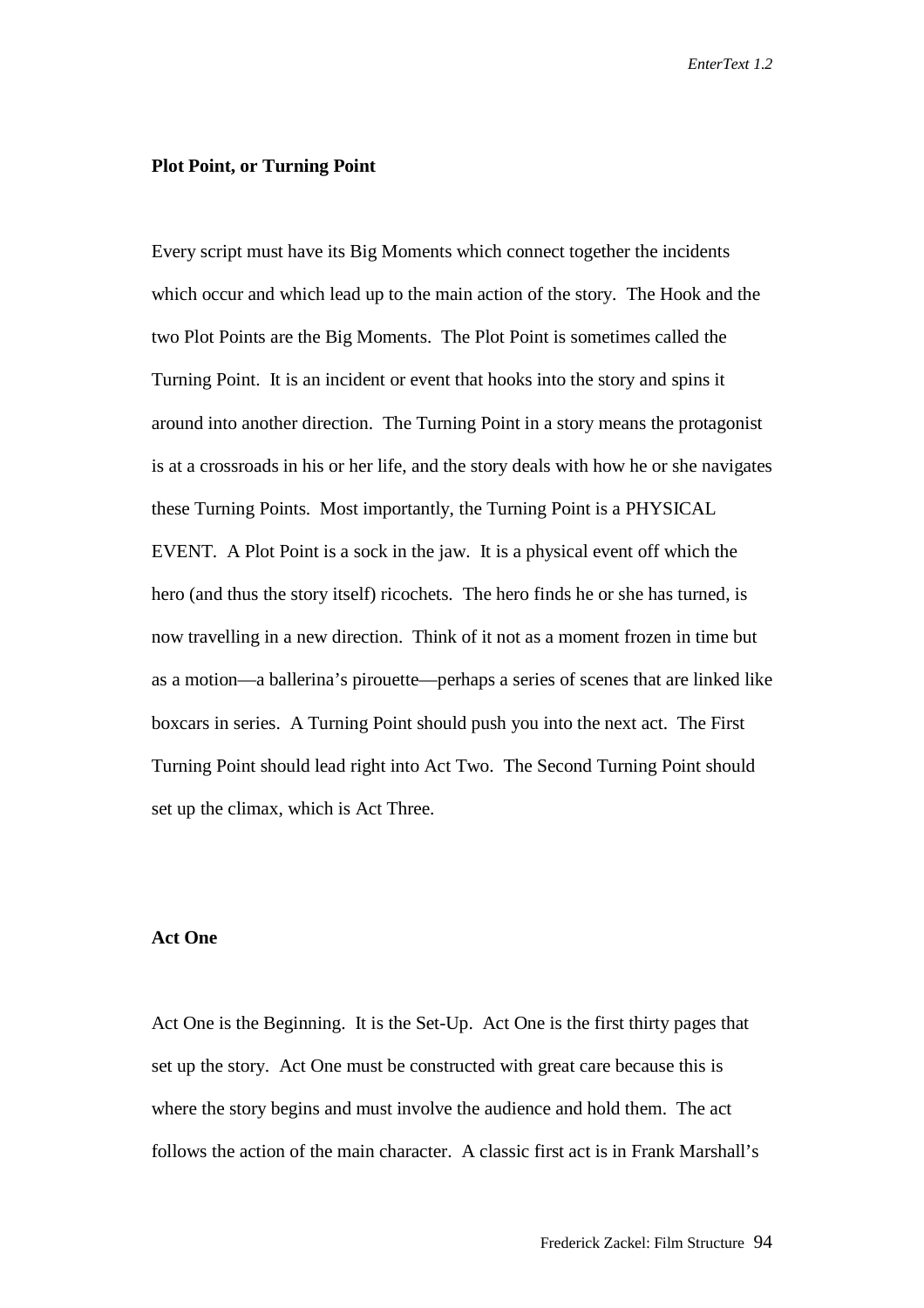1990 movie *Arachnophobia*. The spider loses his mate, kills the photographer who kills his mate, hitches a ride from South America to Oregon, sneaks out of the funeral parlour, gets picked up by a crow, who dies from the spider's bite, conveniently dropping the spider in the field across from the hero's house. In Arachnophobia the first act is seamless and inexorable.

## **The Opening Image**

The Opening Image obviously is the first image we see. What we see first should set the tone, tell us what the movie is about. For example, in *Terminator Two* we witness a children's playground and then atomic war. The movie is about a battle in the present to save the world in the future. The opening image of a movie is very carefully planned, as you might imagine. Examine, for instance, the opening image of *Poltergeist* (Tobe Hooper, 1982). We are in a suburban American home. A television set is on, and the TV station is just going off the air. The only sound we hear is "The Star Spangled Banner". The camera pulls back to the man asleep on the couch, just before the family dog goes upstairs to the little girl's room. The final image on the TV set is the famous film clip of the American flag being planted on Mount Suribachi at Iwo Jima during World War Two. This opening image is a foreshadowing of what comes later in the movie. It connects us with "something American" being planted on foreign soil. The movie is a horror tale; these suburbanites are living on a home built on an Indian burial ground. The spirits of the dead rise up and haunt them. The opening image sets the tone. The first *Back to The Future* movie (Robert Zemeckis, 1985) began with rows of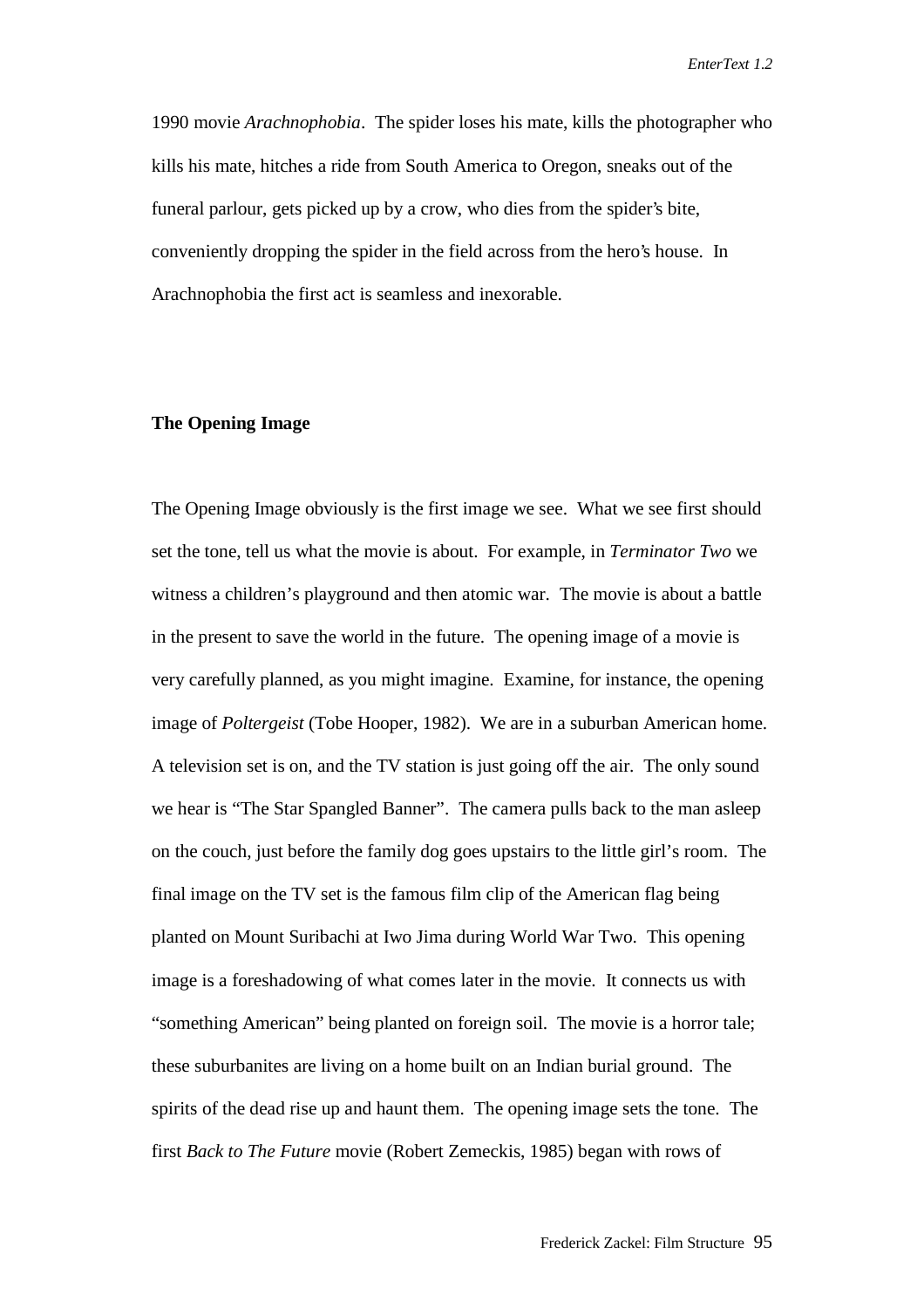clocks. The script was about time. In John Hughes' movie *Home Alone* (Chris Columbus, 1990), we view a very wealthy house in a wealthy suburb, and like all its neighbours it is festooned with Christmas decorations, connoting money, stability, festivity and traditional family values. In the first Addams Family movie (Barry Sonnenfeld, 1991) we first see Christmas carollers singing in front of the Addams mansion. Then the camera pans up to the roof, where the Addams family is set to pour boiling oil down on the carollers. Another sort of traditional family values. Let's look at *Jurassic Park*. Its opening image is some "thing" with a heavy growl approaching through the tropical foliage rustling in the night. Armed men with guns and tasers wait suspensefully for the bushes to part. "The thing" is an animal carrier being delivered by an unseen towmotor, a crate containing an unspecified creature. During the transfer of the creature to a larger pen, a man dies horribly, despite all efforts to save him. The only dialogue is "Shoot her! Shoot her!" In *Batman Forever* (Joel Schumacher, 1995) the Opening Image is Batman putting on his costume. One of the most famous opening images is in *Star Wars* (George Lucas, 1977), where first we see Princess Leia's ship and then the gargantuan Imperial cruiser. Occasionally there are teasers. These are action sequences unrelated to the main plot, but they introduce the audience to the protagonist in a very action-packed way. *Indiana Jones* and James Bond movies are the best examples; most of the others have little else than gratuitous violence to recommend them.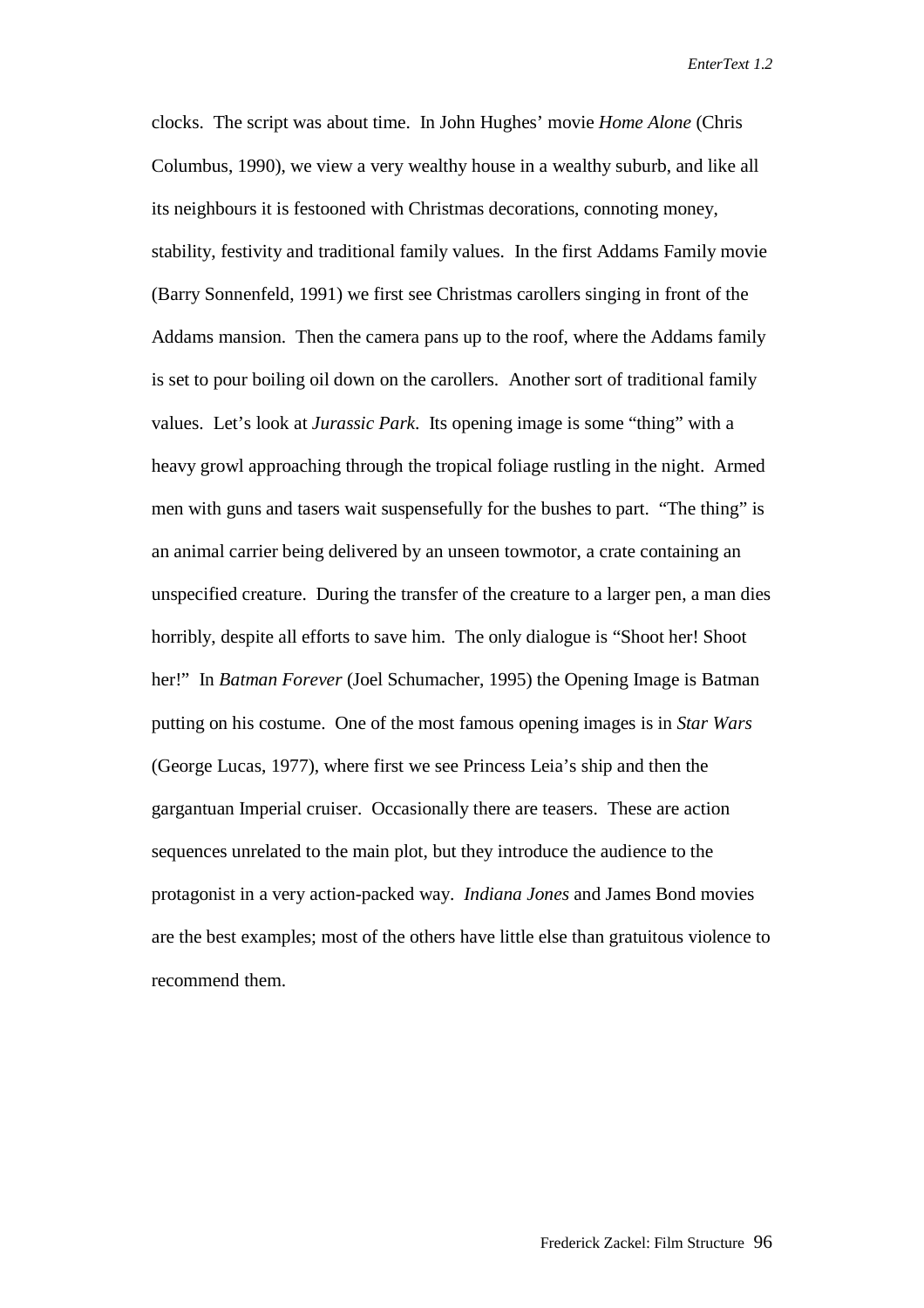#### **The Hook**

Act One contains the Hook. The movie has ten minutes to capture, to hook its audience. Who is your main character? What is the premise of your story? What's the situation? In the Hook, usually we discover the main problem of the story that provides the dramatic thrust that drives the story to its conclusion. The Hook begins the action of the story. The Hook sets the main character in motion. It is the first crisis. The world of the hero is disrupted or altered somehow. The Hook orients the audience to what the story is about. We discover the main problem of the story that provides the dramatic thrust that drives the story to its conclusion.

In M. Night Shyamalan's 1999 thriller *The Sixth Sense* Dr. Malcolm Crowe (played by Bruce Willis) is shot by his mentally disturbed patient Vincent; in the very next scene the child psychologist has his first glimpse of Cole Sear (played by Haley Joel Osment,) the small boy with "acute anxiety", who is "socially isolated" and who may have a "possible mood disorder". In the classic movie *Casablanca* (Michael Curtiz, 1942) the Hook comes when Rick Blaine (played by Humphrey Bogart) both learns about and acquires the bloodstained letters of transit from Urgatti (played by Peter Lorre.) In *The Maltese Falcon* (John Huston, 1941), Sam Spade (also portrayed by Bogart) learns from the police that he is their chief suspect for the dual murders of Miles Archer and Thursby. In *Citizen Kane* (Orson Welles, 1941) the Hook (what is the meaning of "Rosebud"?) comes one or two minutes late; the newsreel footage of the deceased publisher runs long. But, then, Orson Wells was always expansive. In *The Silence of the Lambs* (Jonathan Demme, 1991), the Hook is that magical moment when rookie FBI agent Clarice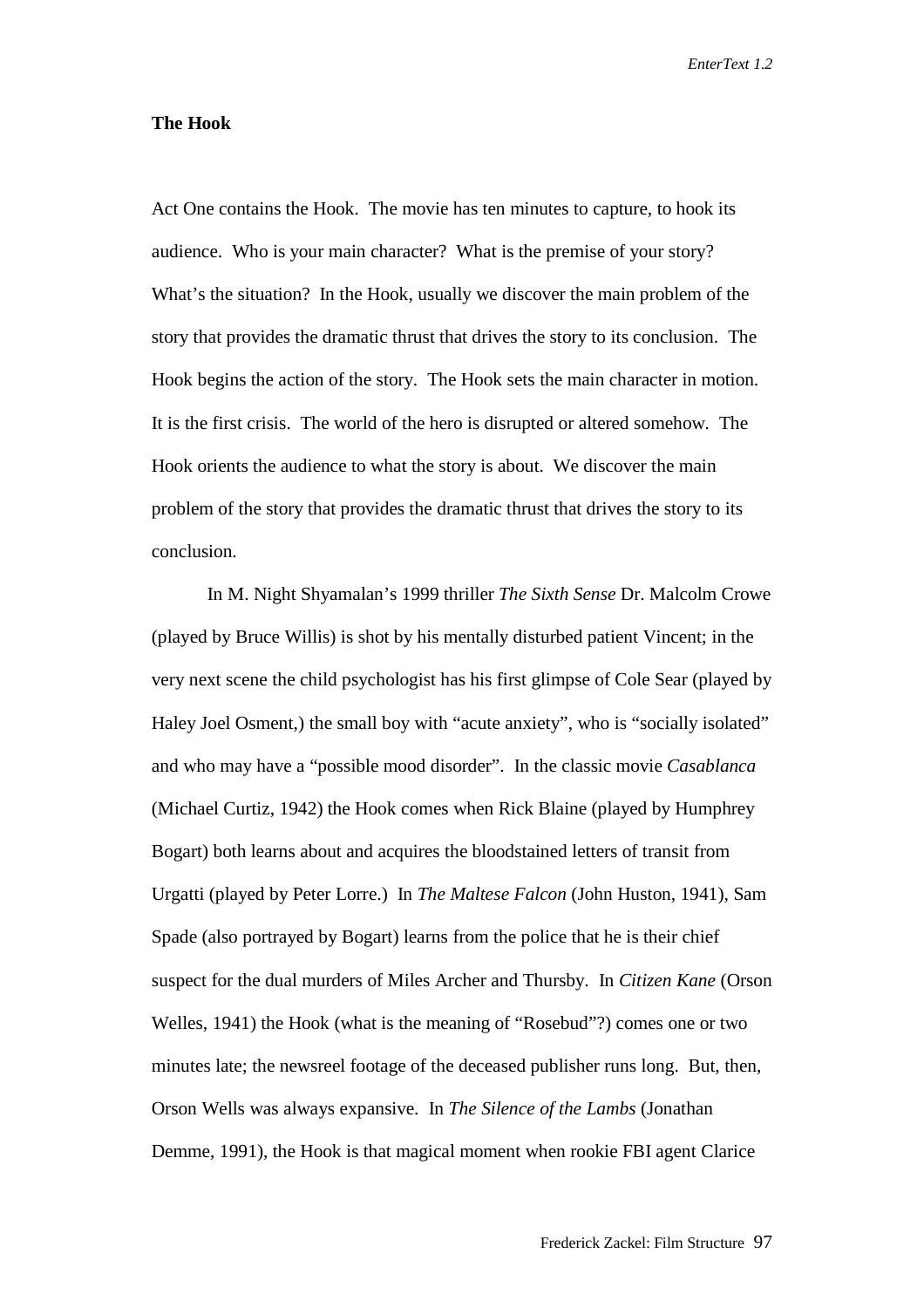Starling (and the audience) first meets Hannibal "The Cannibal" Lector (played by Academy-Award winner Anthony Hopkins.) There is even a Hook in Steven Spielberg's 1991 film *Hook*. According to Todd McCarthy in his review of *Hook* for *Variety*, "Peter is a workaholic corporate attorney so busy he sends an underling to videotape his son's Little League games."<sup>7</sup> When Peter does arrive, the playing field is empty. That Peter Pan has lost the art of playing is indeed a Hook. The Hook in *Terminator Two* is when the Terminator (played by Arnold Schwarzenegger) has the clothes, the boots, the shotgun, and the bike. He rides off while the soundtrack plays "Bad To The Bone". *Jurassic Park*'s hook occurs when the billionaire John Hammond (played by Richard Attenborough) interrupts top paleontologist Dr. Alan Grant (Sam Neill) and paleobotanist Dr. Ellie Sattler (Laura Dern) at their Badlands dig to invite them to his Isla Nubar retreat.

### **The Central Question**

The Central Question appears in Act One. It raises the central question of the story. We're showing the problems facing the hero. "Can the child psychologist help the small boy with the big secret?" "Will Rick and Ilsa escape together from Casablanca?" "Will Grant and the others escape Jurassic Park?" "Will Indy get the ark?" "Will the Ghostbusters bust the ghosts?" This Central Question is what is raised in the audience's mind as a response to what has occurred. Once the Central Question is raised, everything that happens must relate to it. The Central Question will be answered by the Climax. (It better be!) Once the Central Question is raised, Act One and the Set-Up are completed. Act One is almost over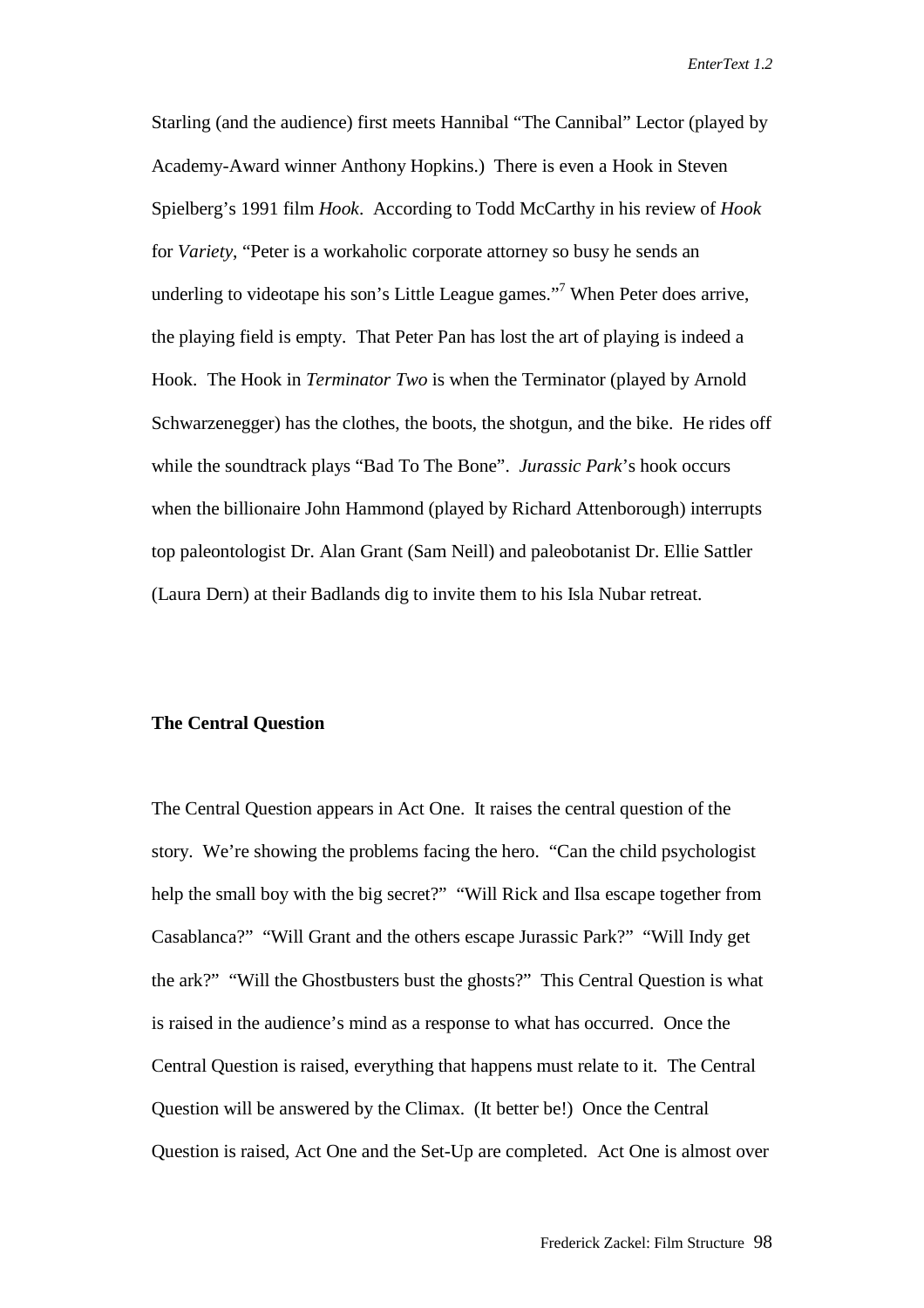when Plot Point One appears on pp. 25 - 27. (Approximately one-fourth into movie.)

### **The First Turning Point**

The First Plot Point or Turning Point should lead right into Act Two. In *The Sixth Sense*, Cole Sear tells Dr. Crowe, "You're nice", but "You can't help me". In *Hook*, Peter Banning is visited by Tinkerbell and after 36 long minutes into the 144 minute long movie he is finally transported to Neverneverland. In Casablanca Rick discovers Ilsa in his Cafe Americaine. In *Terminator Two*, John Connor (played by Edward Furlong) realises that Arnold Schwarzenegger is a Terminator, but "You're not here to kill me," and the android answers, "I've been sent here to protect you". Moments later, as part and parcel of the action, John says, "You have to do as I say". (One of the interesting sidebars that comes from studying the structure of the movie's script is to discover that the star with the biggest billing is not always the protagonist of the movie. For example, in *Terminator Two*, Arnold S. gets top billing, but the story is centred on the boy John Connor. He makes the crucial decisions. Arnold, or rather the Terminator, is actually a rehash of all the old "a boy and his dog" stories. Nowadays, a boy wouldn't be caught dead with his dog. But a robot? In *Terminator Two*, Arnold is playing Lassie's role.) The turning point should be a natural development in the story and never forced. The first turning point in *Jurassic Park* begins when Grant, Sattler, and Hammond's grandchildren begin their tour of Jurassic Park.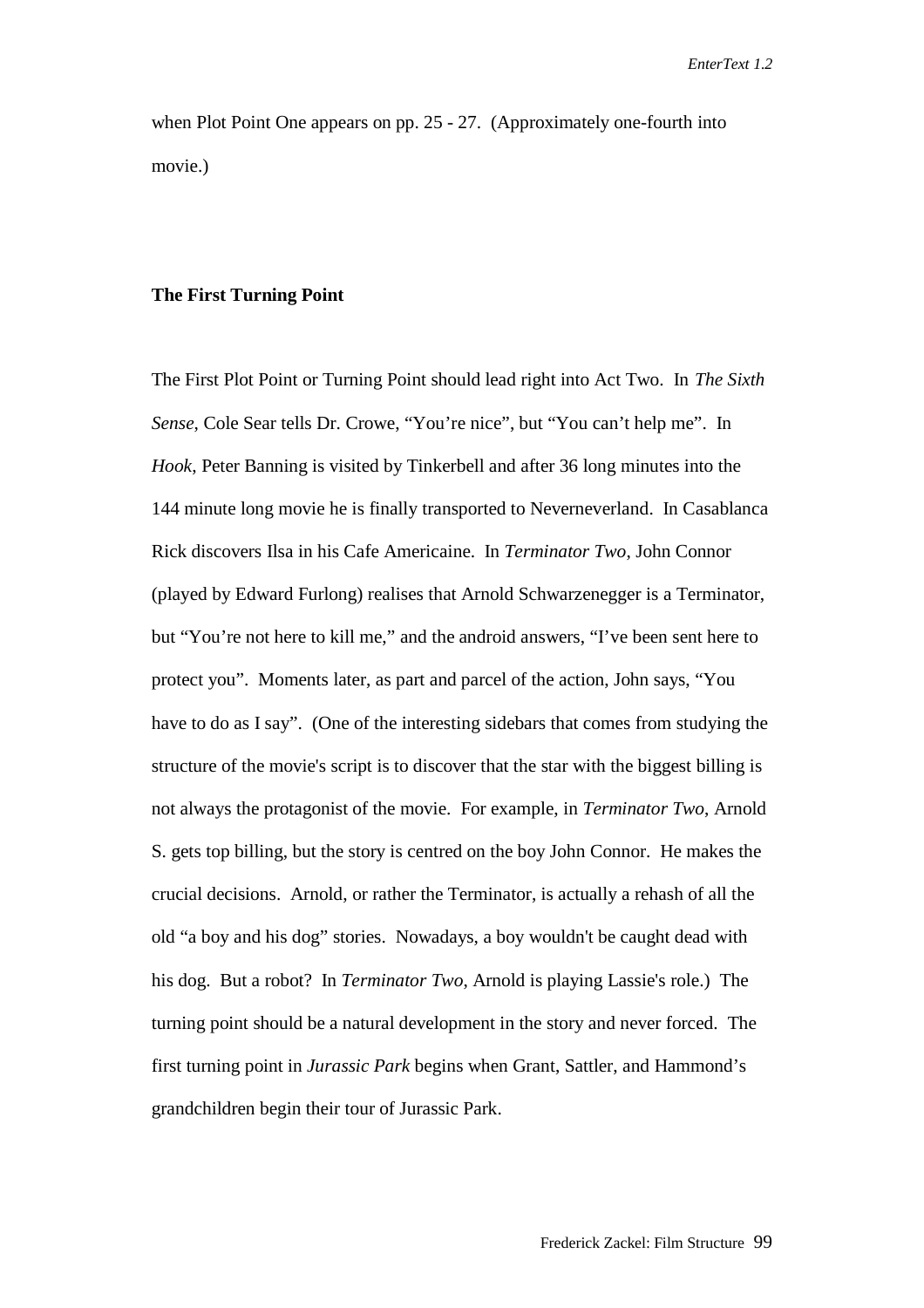#### **Act Two**

Act Two would run from page 30 to page 90. With a total length from 45 to 60 pages in all, it is fully one-half of the story's length. Act Two is called the Confrontation part of the story because the basis of all drama is Conflict. If the First Act defines the needs of our characters—that is, we find out what he wants to achieve during the story, WHAT HIS GOAL IS—then Act Two creates obstacles to that goal. The hero has to overcome these obstacles. ALL THIS IS THE DRAMATIC ACTION OF THE STORY. It is the conflict between the protagonist and the antagonist that leads to a seemingly unsolvable problem. We see how the hero deals with the problem. The dramatic action of the story is dictated by the obstacles that the hero needs to overcome. To paraphrase Todd McCarthy's review in *Variety*, in *Hook* Peter Banning (in reality, a grown-up Peter Pan) is humiliated by Captain Hook and is granted three days to prepare himself for his battle with the eager captain who has been waiting ages for his rematch with the fellow responsible for his losing his hand to a crocodile. But Peter Pan is woefully out of shape and still unaware of his previous identity. Peter's oafish efforts to recapture his former self are intercut with Hook's devilish and initially successful attempt to win the love of young Jack and convince him that Peter is a bad father.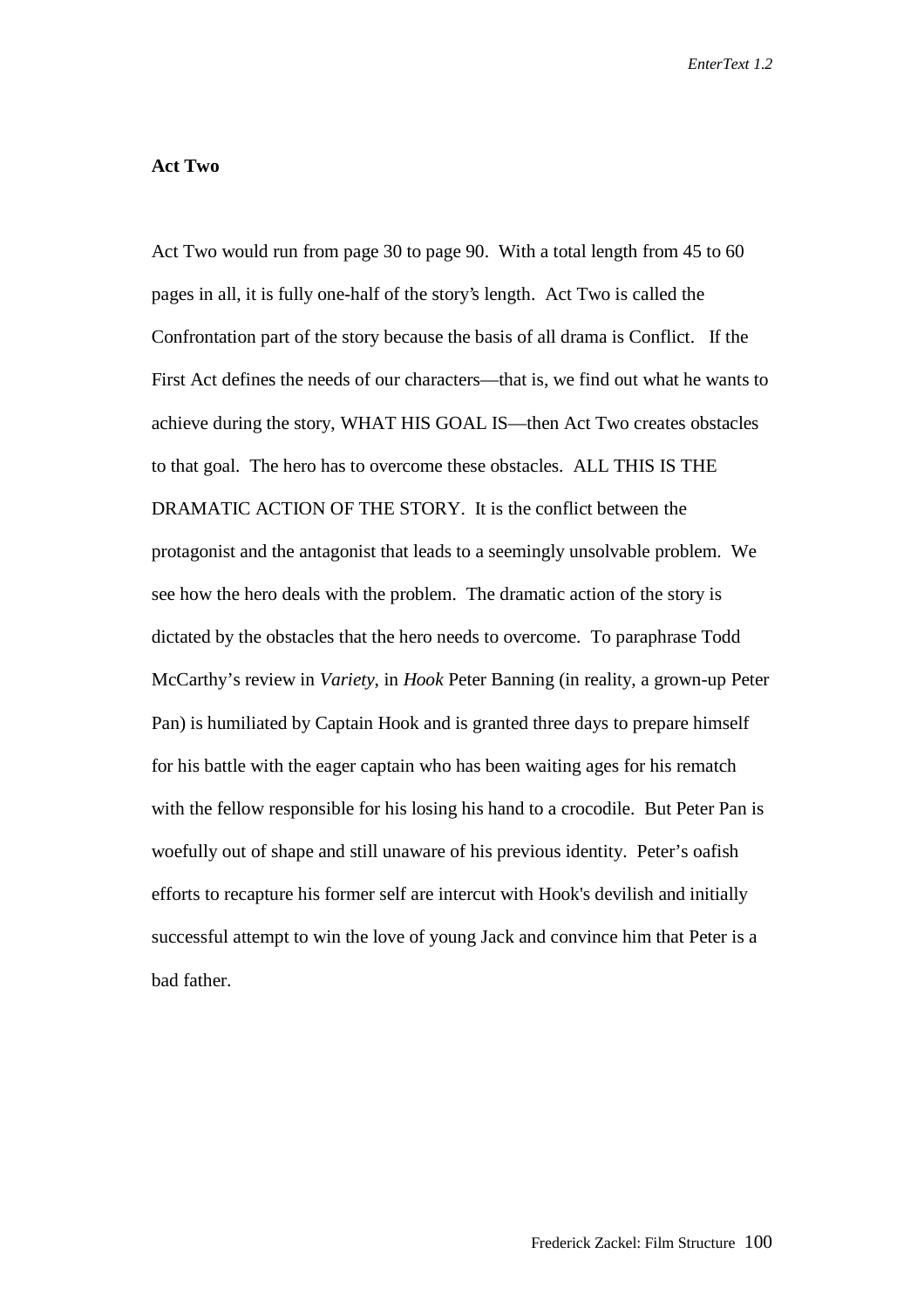### **The Mid-Point**

Just as every plane in transit has a mid-point in its journey, a fail-safe point where it must either turn back or go on, every story too has its mid-point. At this point in the text, the protagonist must choose to either go on with his or her quest or turn back forever. Once the protagonist commits him or herself, the mid-point becomes the Point of No Return. The Mid-Point of the story is sometimes called the Fail-Safe Point. There is no turning back for the hero. Something has happened to change the direction of the quest. The hero cannot go back. Knowing the paradigm we can trace the hero's progress. We can see how the character changes from the start to the finish. The protagonist's change of fortune is the centrepiece of a narrative's sequence of events. Aristotle took this precept as assumed when he wrote that "the sequence of events, according to the law of probability or necessity, will admit of a change from bad fortune to good, or from good fortune to bad."<sup>8</sup> Using the paradigm, we can extrapolate and point out, for instance, that yuppie Charlie Babbitt (played by Tom Cruise) and not his institutionalised savant brother Raymond (played by Dustin Hoffman) changes in Barry Levinson's 1988 movie *Rain Man*. Yet Dustin Hoffman won the Oscar for Best Actor, while Cruise wasn't even nominated for Best Supporting Actor. (We should note that, in the case of *Rain Man*, the Academy of Motion Picture Arts and Sciences rewarded the stretch between Hoffman's star persona and the retarded character he played and ignored the stretch marking the Charlie Babbitt character's progress in the film. The Oscars clearly discriminate according to these other factors. The paradigm, on the other hand, does not valorise acting and characterisation—that gap between the actor and the role—but only the emotional distance the main protagonist travels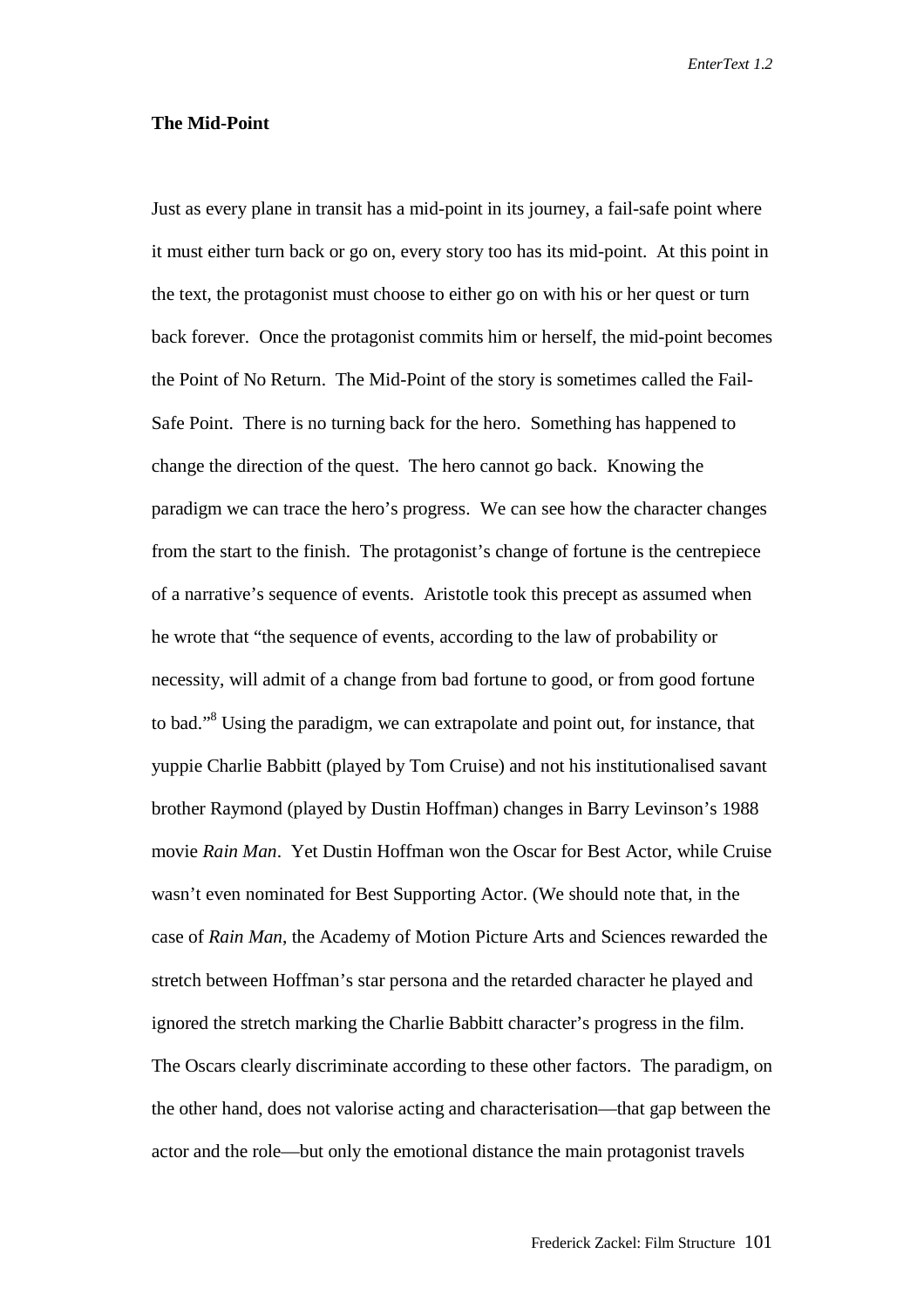from the start of his journey to the end.<sup>9</sup> The mid-point should be read therefore purely in terms of structure and content and not in terms of aesthetic qualities like acting ability.) Is the mid-point when all problems are resolved? No. It is the point of no return. There is no turning back. The rising fortunes of the hero peak. All things start to fall apart. The moment of last suspense. The denouement. We begin to untie the knot.

The midpoint in *The Sixth Sense* has the small boy telling the child psychologist, "I see dead people". In *Hamlet*, the midpoint of the play is known as "The Mousetrap scene", the play within the play. Hamlet sets it up "to catch the conscience of a king". The climax comes as a double moment of epiphany, a moment of mutual recognition. The king knows that Hamlet knows the king killed his father. From now on, Hamlet and Claudius are at cross-purposes. They are out to kill each other. The midpoint of *Jurassic Park* is a remarkably long scene that begins when the T. Rex breaks through the electric wire barrier, includes the nowclassic flashlight "moment" and the death of the lawyer on the toilet, and culminates with Grant and the two children trapped within the Park itself. In *Hook*, after 97 interminable minutes, Peter becomes "the Pan" and takes wing. He flies! And goes off to battle with Captain Hook.

## **The Second Plot Point**

The Second Plot Point should set up the climax, which is Act Three. It is when the rising action becomes the falling action. From here Act Three rushes downhill to the resolution. In *The Sixth Sense* the Second Turning Point starts when Dr. Crowe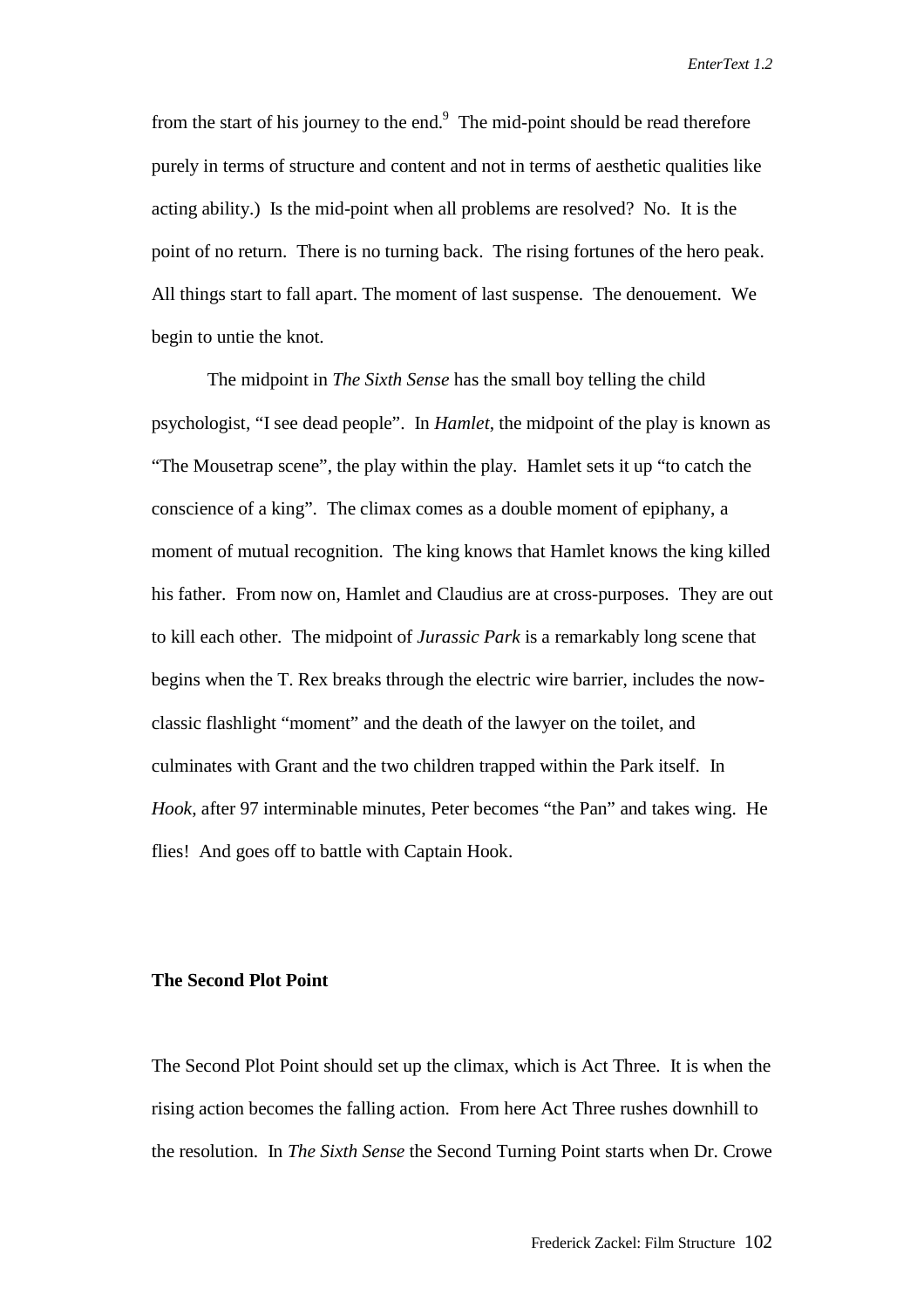asks, "What do you think the ghosts want when they talk to you?" Cole Sear admits, "Just help", adding, "They just want help, even the scary ones". Crowe tells him, "Just listen to them". The very next scene takes place at night with the small boy at first seeing his own breath in a pup tent in his dark bedroom and then meeting the dead girl Kyra Collins. In the following scene Cole and Dr. Malcolm arrive at the dead girl's funeral to confront her grieving parents, at which point Cole is taking direct responsibility for both his talent and his future. In *Terminator Two* John Connor reverses his course and takes command of his situation. He tells the android, "We've got to stop her (his mom, Sarah played by Linda Hamilton) from killing Dyson." John Connor takes responsibility for his actions. "The killing has to stop now". The chip has to be destroyed. The Second Turning Point in Jurassic Park is remarkably long. It not only includes Ellie Sattler's mad dash to turn the power switches back on, but also Grant and the two children's escape over the electric wire barrier, the two raptors stalking the children, the powering up of the door locks, and finally culminates with Grant on the phone to Hammond, saying, "Mister Hammond, the phones are working...Tell them to send the damn helicopters!" One special note: If all stories are a quest, a journey of selfdiscovery, all stories start with a man's capacity for self-delusion, and his isolation in the face of that truth. If a story is "a man being revealed to himself," then Turning Point Two is the "moment of illumination," when the hero must reassesses his life—to confront the past and his failures—to discover who he is.

Let me rewrite those last three sentences: One special note: If all stories are a quest, a journey of self-discovery, all stories start with a woman's capacity for self-delusion, and her isolation in the face of that truth. If a story is "a woman being revealed to herself", then Turning Point Two is the "moment of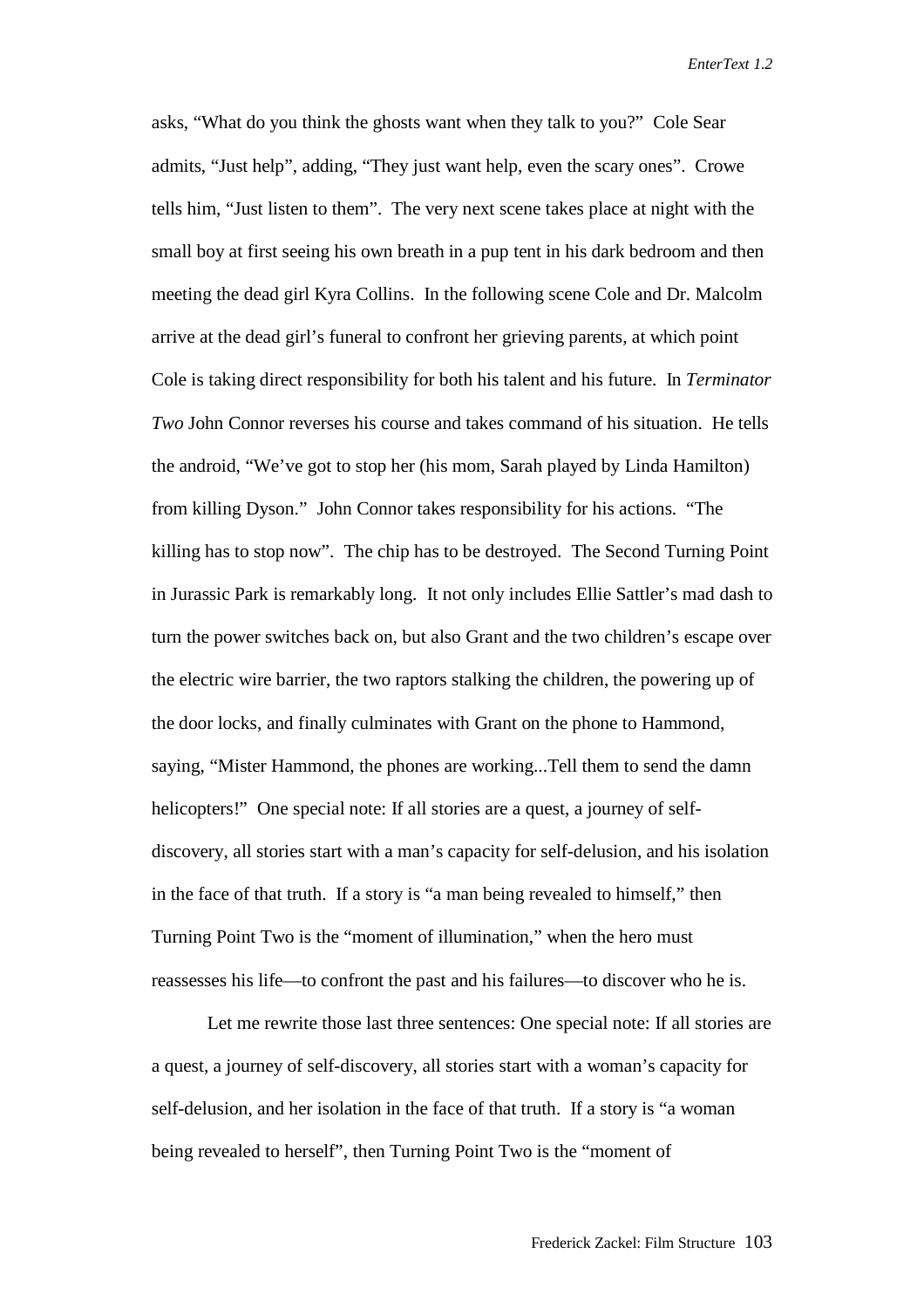illumination," when the hero must reassesses her life—to confront the past and her failures—to discover who she is.

The protagonist could be male or female, and the paradigm is not gender specific. Better theorists and critics than I can examine this paradigm to see how indebted to the patriarchal hegemony this paradigm is. Hollywood's most brilliant women scriptwriters, including Diane Thomas (*Romancing the Stone*) and Callie Khouri (*Thelma and Louise*,) use this paradigm to great success.

# **Act Three**

Act Three, which usually runs from pages 90 through 120 is the Resolution, or the Avalanche. This occurs approximately three-fourths into the movie. The main character is locked in battle with the forces that must be overcome to achieve the goal. Everything that has occurred has been to lead us to the final confrontation, to surmounting the final obstacle. Act Three must move quickly. Everything has been set-up, the audience knows what's at stake, who wants what, etc. Now It is the PAY-OFF! How does it end? What happens to the main character? The action provides a solution to the problem. In terms of flow, one of the smoothest and one of the finest Act Threes ever written and filmed is the train sequence at the end of *Back To The Future Part III* (Zemeckis, 1990).

In the Third Act, the protagonist must take control of his or her life. The final half-hour of *Back To The Future Part III* is seamless, almost a single long continuous shot. Notice how the camera locks itself onto the two protagonists, Marty McFly (played by Michael J. Fox) and "Doc" Brown (played by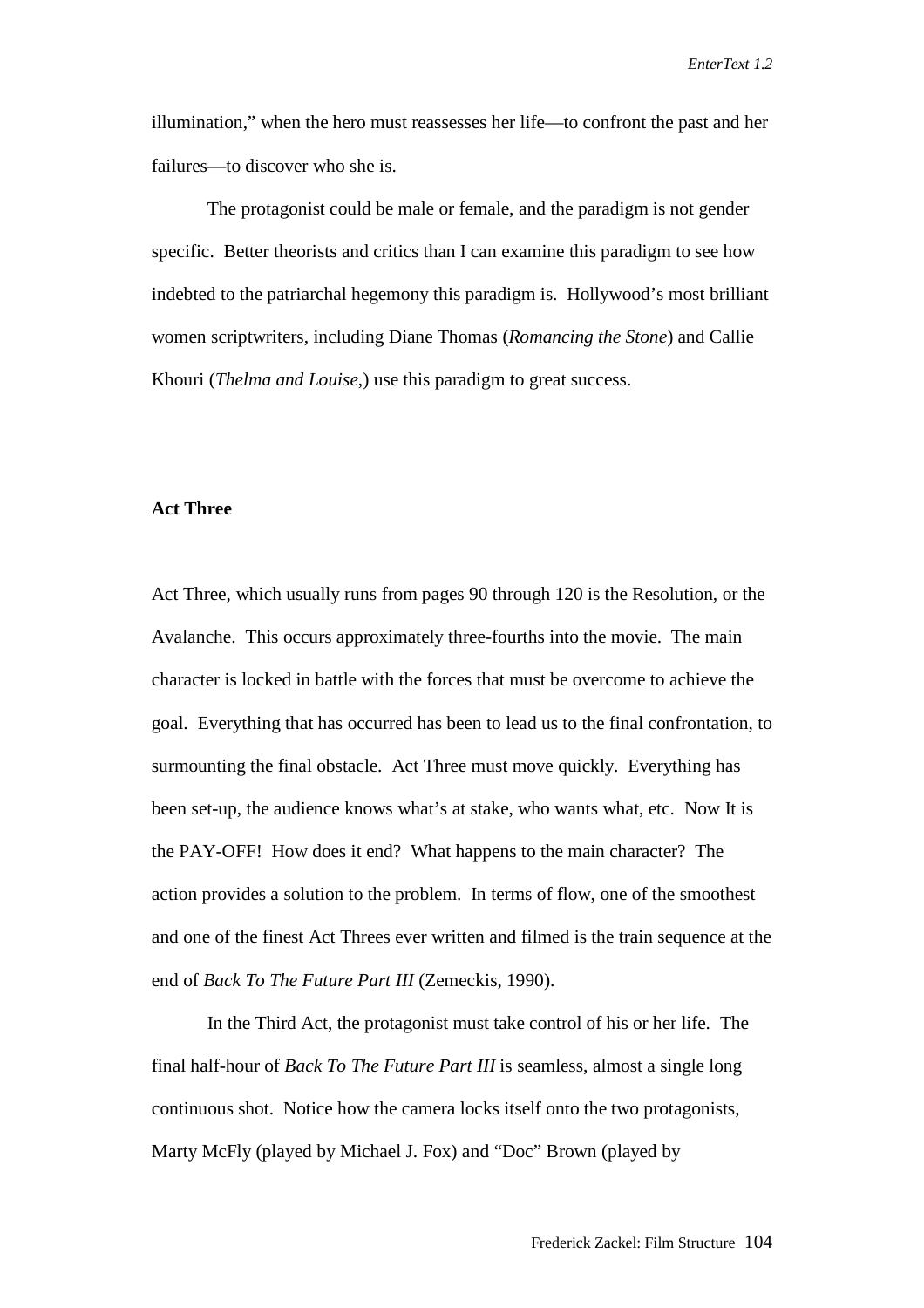Christopher Lloyd) as they commandeer a train. Each protagonist must take action deliberately and consciously at every step, or doom will follow. We cannot take our eyes off them. There are no interruptions, no distractions, in the flow.

The Climax happens one to five pages from the end. The Central Question is answered. Does Sam Spade catch his partner's killer? Does Grant escape from *Jurassic Park*? Does Batman defeat the Joker? Does Indy get the Ark? Most often the answer is YES. The audience WANTS the hero to succeed. "They all lived happily ever after". Another special note: The Climax is the end of the Plot, but not the end of the story. The end of the story is the Resolution. The Resolution ties up the loose ends. It gives an indication of the Fate of the characters. In *Casablanca* the Resolution marks "the beginning of a beautiful friendship." In *The Silence of the Lambs*, it is Hannibal Lector's phone call to Clarice.

## **The Structure of the Novel**

Knowing how a script is structured is also beneficial to the study of other forms of literature. Obviously plays, but also novels. Most traditionally told stories instinctively follow the same structure. In Charles Dickens' *A Christmas Carol*, its first turning point occurs when Scrooge is visited by the first of the three spirits, the Ghost of Christmas Past. Its midpoint has the Ghost of Christmas Present whisking Scrooge over the London cityscape and depositing him in front of the Cratchit house, where the old miser will see Tiny Tim for the first time. From that point on, Scrooge's life will never be the same; he can never go back to his old life.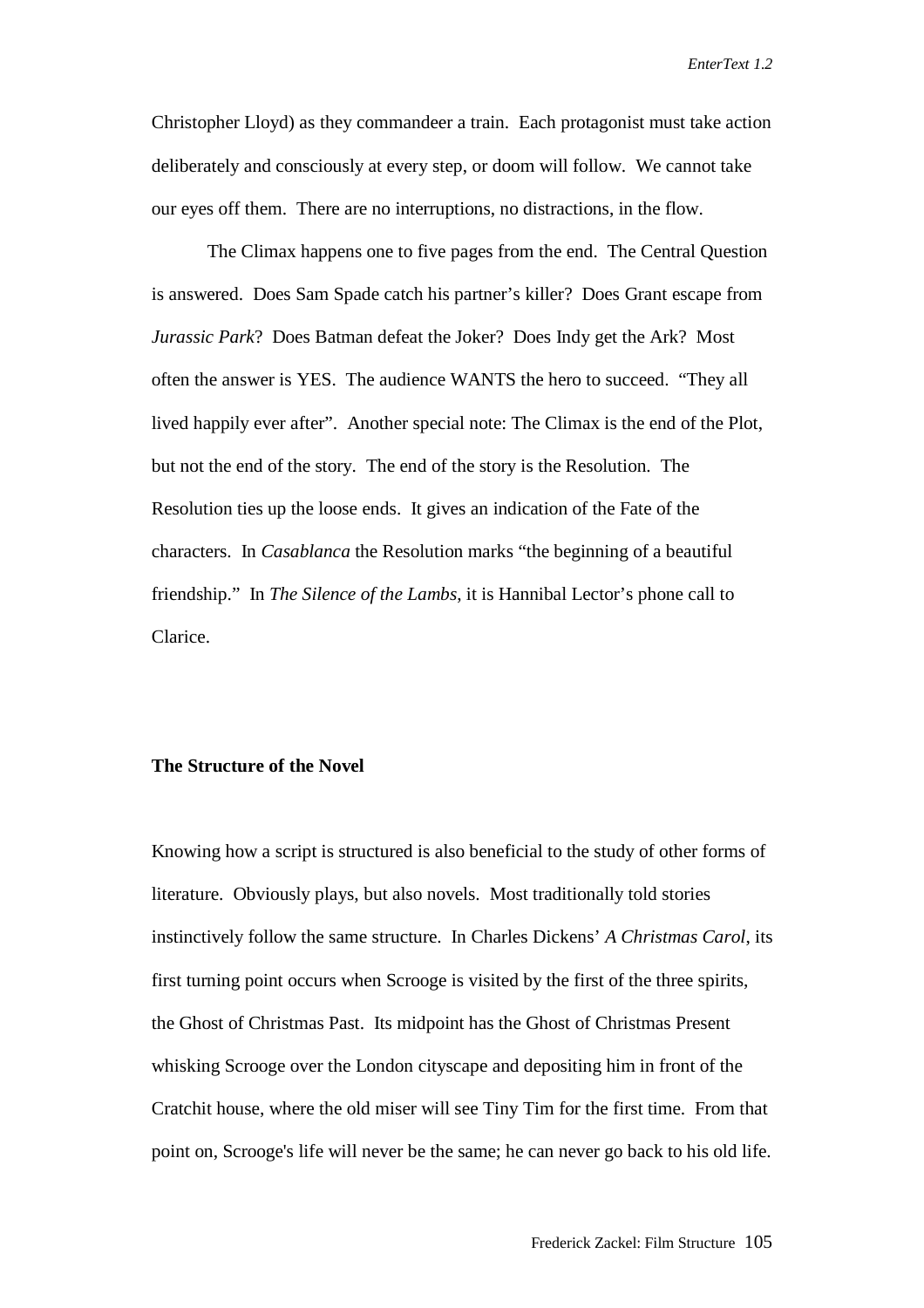The second turning point is when the Ghost of Christmas Future lets Scrooge learn that Tiny Tim is dead. From there, the reader, like Scrooge himself, learns how the miser's life is linked to one small child.

Consider each plot point as a ghost from *A Christmas Carol* and us as Scrooge. With each ghost's help, Scrooge sees an aerial view (if you will) of his life. Imagine Scrooge as the average reader, the average audience. For the average reader, the average audience, most stories begin in the beginning and then wind inexorably through the various obstacles in the middle to reach a satisfying end. For the average reader, the average audience, the ending is not in sight. Another way to say that point is to say that most stories are cunningly designed mazes. Once begun, the maze must be completed before the reader or the audience finds a sense of resolution. The audience, the reader, suspends its disbelief and willingly invests time and energy on the maze. This contract between storyteller and audience is mutually agreed upon. The denouement is our reward for the journey. The denouement must be aesthetically satisfying and thus worthy of that time and effort invested. Consider how reluctant we are to resume reading when we are told the end of a mystery. When we are told the ending of the story, we might consider it an irritation, a disappointment, an insult to our intelligence, a disgusting development, even an outright dismissal that the story is suddenly beneath our contempt. Listen to the disdain in our voices when we pronounce judgement: "What a stupid story!" A maze is two-dimensional when we walk it. However, the paradigm raises us up, we see as an outsider sees, as Scrooge sees his entire life, and we now have an aerial view of the structure. The maze disappears. Instead we clearly see the beginning, the path, and the goal. The obstacles have been diminished and devalued. In one sense, the paradigm exists as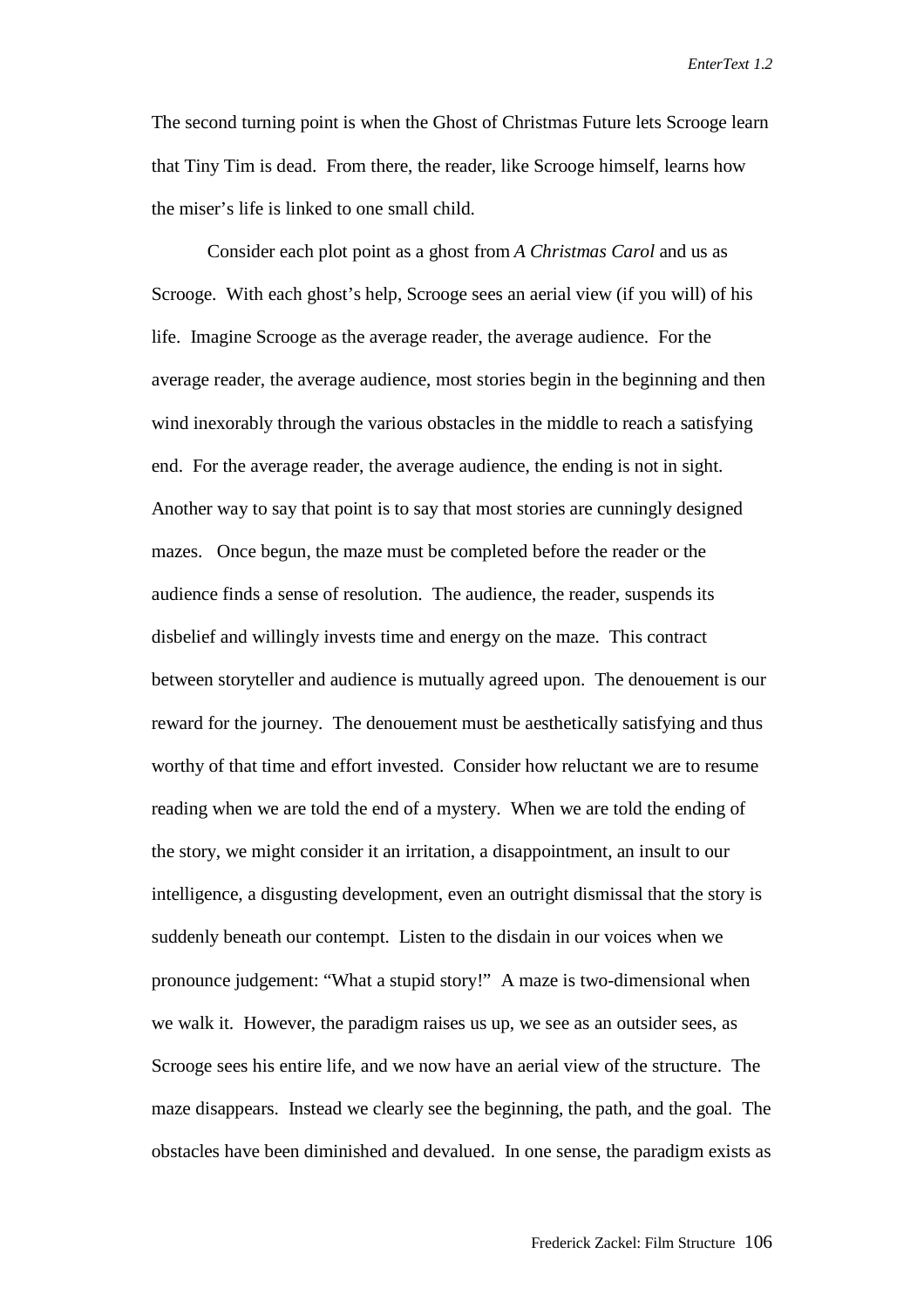a demonstration that a continuum exists, that no action does not have a prior cause or a future effect. To link us all with John Donne: "No man is an island".

Should this overview, this aerial view of the turning points in one's life, in and of itself, be valorised? Consider Albert Camus' 1955 "The Myth of Sisyphus", where Camus writes, "Sisyphus, proletarian of the gods, powerless and rebellious, knows the whole extent of his wretched condition; it is what he thinks of during his descent. The lucidity that was to constitute his torture at the same time crowns his victory."<sup>10</sup> For Camus, "At that subtle moment when man glances backward over his life, Sisyphus returning toward his rock, in that slight pivoting he contemplates that series of unrelated actions which becomes his fate, created by him, combined with his memory's eye and soon sealed by his death". The reward for this awareness, Camus concludes, is that we "must imagine Sisyphus happy".<sup>11</sup>

The paradigm itself is ancient, is an outgrowth of classic playwriting, and can be found nestled comfortably within Sophocles' Oedipus Rex. Oedipus' first turning point comes when he meets with Tiresias, who shocks the young king by proclaiming: "You weave your own doom". The mid-point of the play comes when Oedipus remembers aloud the drunk who told him he was not his father's son. In a breathless speech Oedipus then relates how he spoke with his parents, then with the oracle at Delphi, and lastly how he fled Corinth, which set up on the inescapable road to Thebes. The second turning point comes when Oedipus learns from the shepherd the truth of his birth. To paraphrase Aristotle again, the paradigm of Oedipus Rex is "the essence of the plot; the rest is episode."<sup>12</sup>

As we drown, we may see all the events of our life flash before us. Aristotle notes that, "Unity of plot does not, as some persons think, consist of the unity of the hero. For infinitely various are the incidents in one man's life which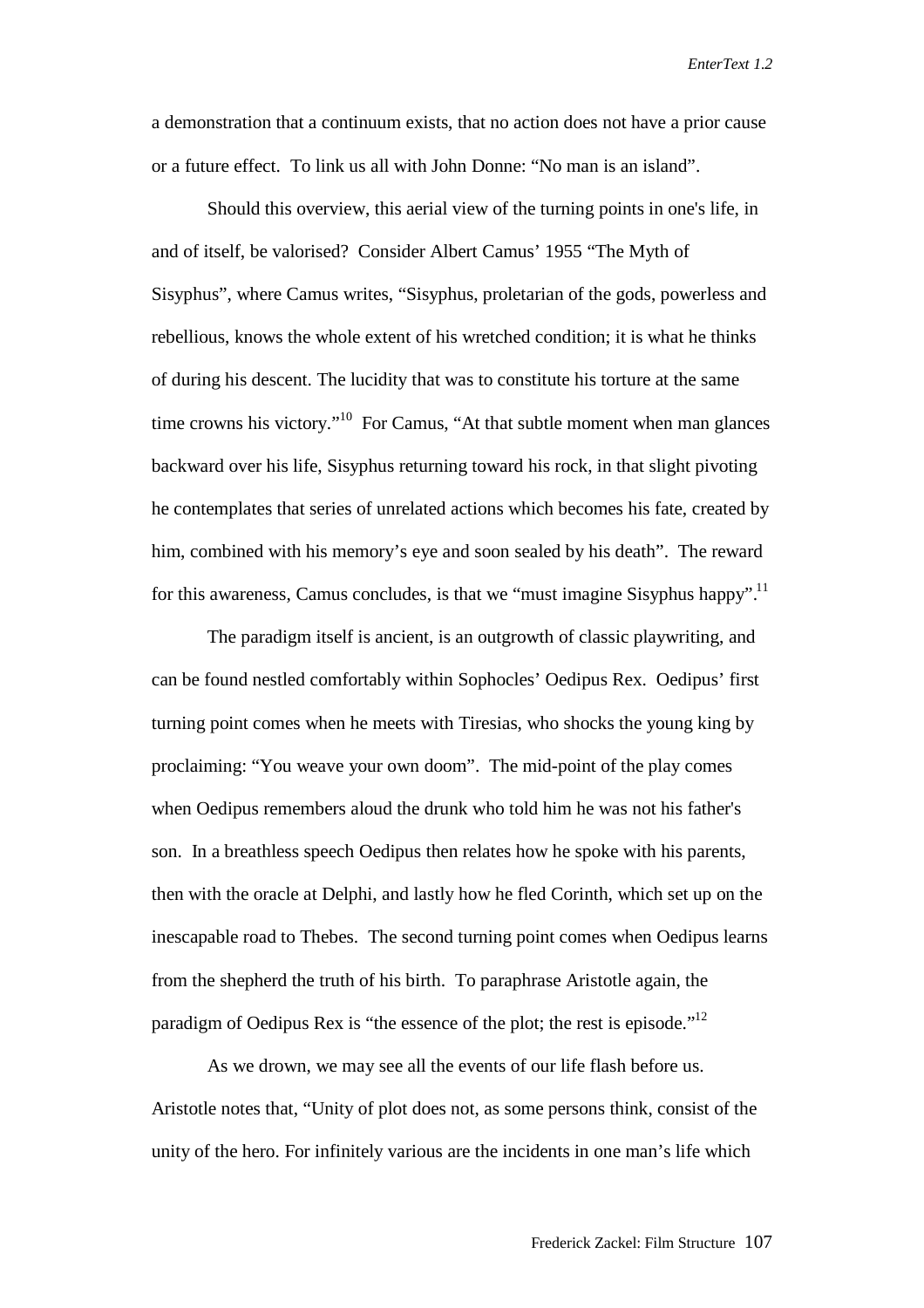cannot be reduced to unity; and so, too, there are many actions of one man out of which we cannot make one action."<sup>13</sup> Rather, a story revolves around a single action, as Aristotle notes: "so the plot, being an imitation of an action, must imitate one action and that a whole, the structural union of the parts being such that, if any one of them is displaced or removed, the whole shall be disjointed and disturbed."<sup>14</sup> To Aristotle, the plot "manifestly ought [to] resemble a living organism in all its unity, and produce the pleasure proper to it."15 With the paradigm, we can ask if the action is complete and if it has a certain magnitude that compels us to care about its outcome.

Daniel Defoe's *Robinson Crusoe* was first published in 1719 and thus may be the first mass-produced story for a mass audience. The novel is not plot-driven; it seems at best a series of anecdotes or vignettes during quarter-century imprisonment. Yet the paradigm gives quite a different overview of the story. The castaway begins his journal at the first turning point; here he starts his calendar, names the island (Despair!), and begins his salvage of the ship that brought him to the island. The mid-point comes when Crusoe sails completely around the island. His circumnavigation paints his first overview of his true predicament. The second turning point of the novel tells how Crusoe teaches Christianity to Man Friday and how the two become partners in their desperation.

In Robert Louis Stevenson's *Dr. Jekyll and Mr. Hyde*, the hook appears at the end of the first chapter with the appearance of Mister Hyde. The first turning point is the Carew murder case, where a Member of Parliament makes Hyde's choice of victims note-worthy enough to attract and engage the attention of the police. The mid-point of the novel is when Jekyll kills himself because he has discovered that he has been thoroughly contaminated and cannot go back to being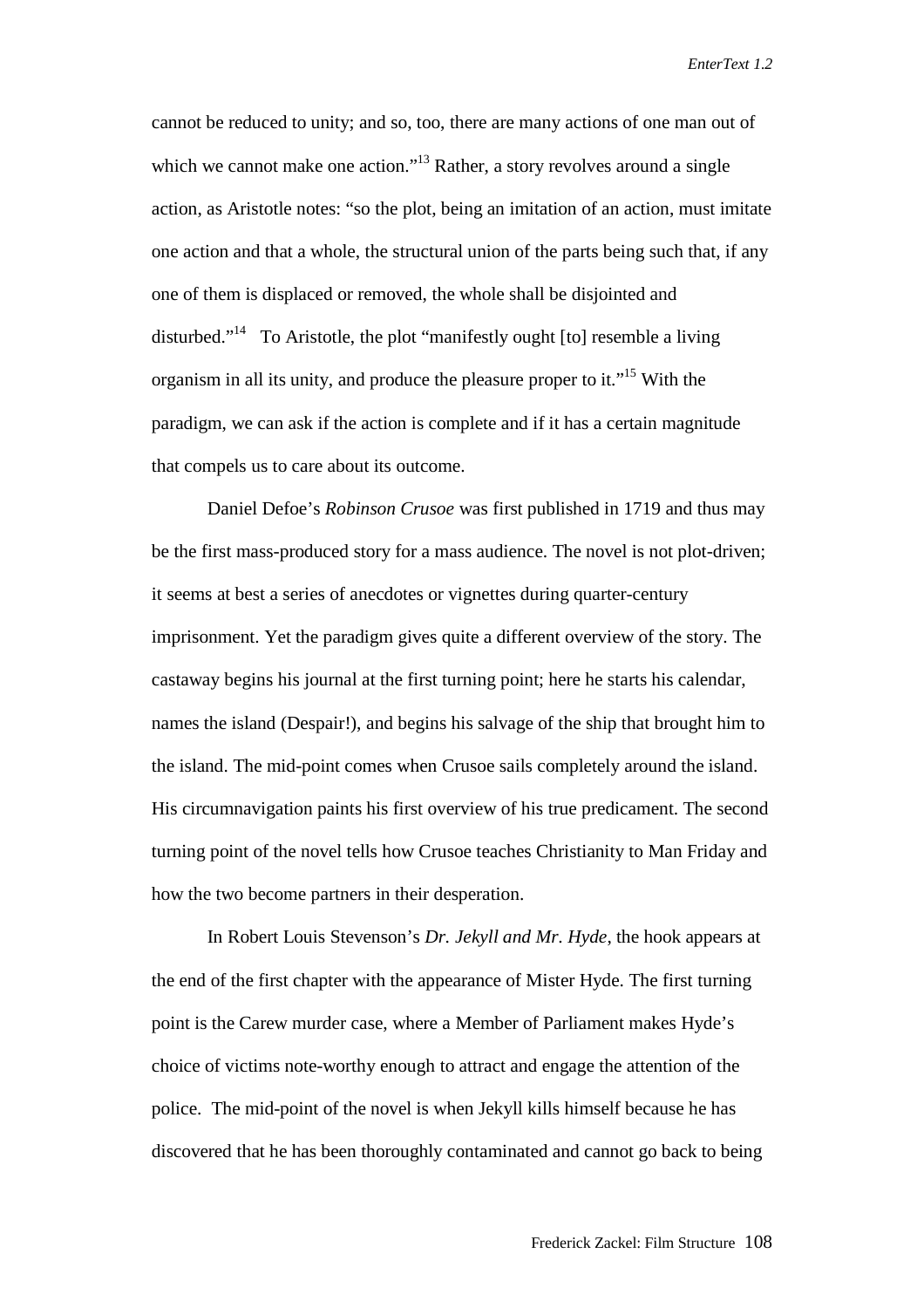his original self. While one might suspect that the death of the main character essentially kills the storyline too, the second turning point is the discovery of "Henry Jekyll's full statement of the case," wherein all is explained in greater detail.

Margaret Atwood's *The Handmaid's Tale* is a gender variation on George Orwell's dystopian 1984. It is also contemporary fiction following the same paradigm. The first chapter introduces us to a handful of fertile women who are now prisoners of the Republic of Gilead, in what used to be the United States of America. They are guarded over by "Aunts" with electric cattle prods. The hook at the end of that chapter reveals that these handmaids have had their names taken away from them. The first turning point starts when Offred (for that is the narrator's new name) dreams of how she was caught while trying to escape with her husband Luke and her young daughter. This scene leads into the very next chapter where Offred waits for the (infamous) Ceremony to begin. The novel's mid-point comes at the end of Chapter 24, when Offred, having returned from her first illicit rendezvous with the Commander of the house, in now alone in the privacy of her own room. She is afraid that she will break out into hysterical laughter because the Commander wanted only to play Scrabble with her, which, while a clear violation of the Gilead laws, was not the sexual advance she had expected. In the second turning point she makes contact with the underground resistance that may rescue her.

Knowing film structure can alter one's perceptions of Mary Shelley's *Frankenstein*. The original novel was mislabelled and should have been titled with the (admittedly) unwieldy Frankenstein's Monster, for he, not Victor Frankenstein, is the central character of the novel. The midpoint of the story is the Monster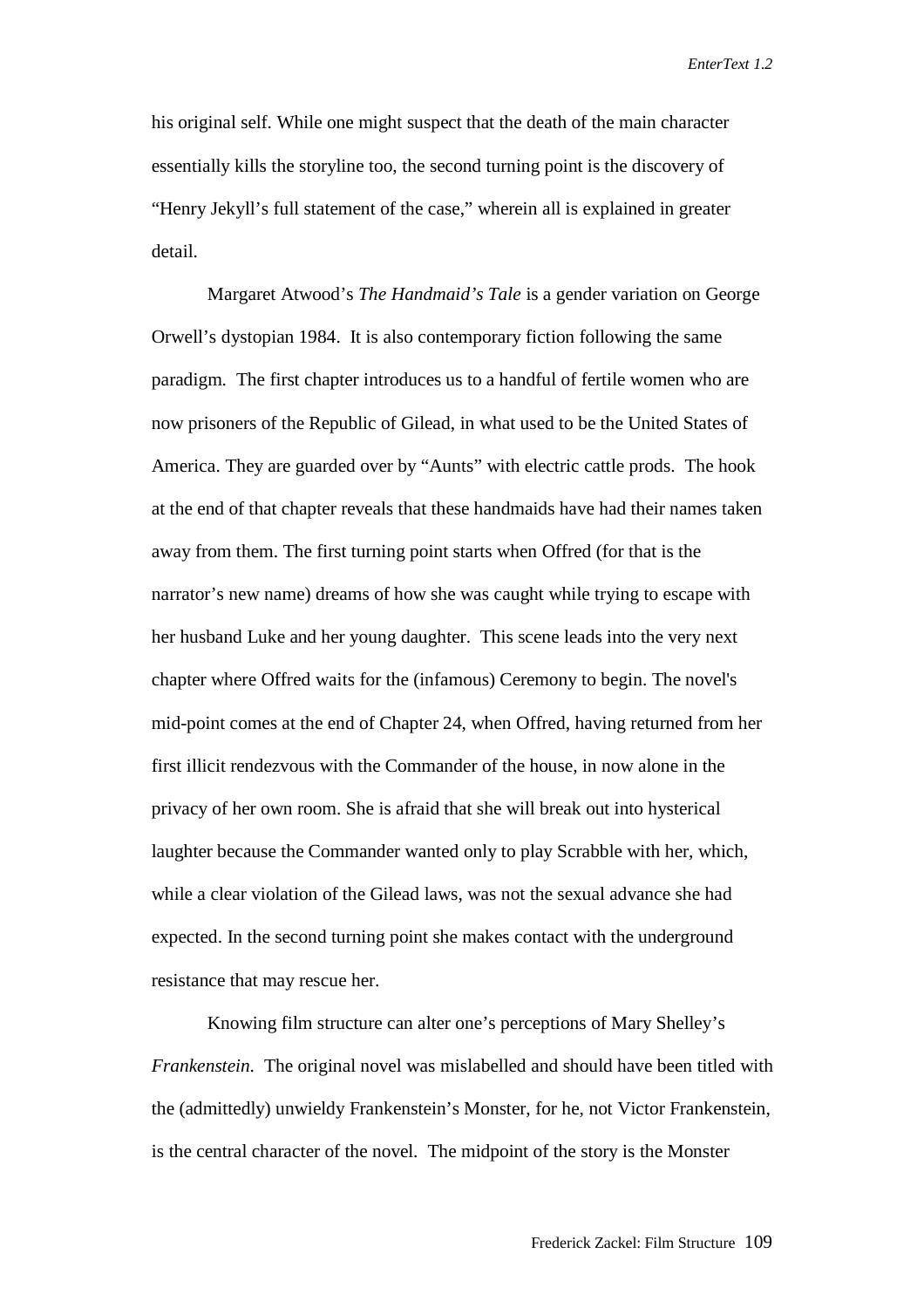recollecting how he chanced upon and then decided to observe a family living in the woods. From that perspective, the first turning point is not Victor Frankenstein waking up and "seeing" his creature alive for the first time, but rather the reverse. The monster "awakens", begins its search, and discovers as its first fellow being its creator, who flees, stricken with horror over what he has created. The second turning point is when the monster discovers his creator destroying the female being which should have been its mate. The novel's goals are not changed, but they are more clearly defined.

Sir Arthur Conan Doyle's *The Hound of Baskervilles* affords another good example to see the paradigm at work. At the first turning point, Sherlock Holmes and Doctor Watson discover who is eligible to inherit the Baskerville fortune and that one of Sir Henry's boots has been stolen by persons unknown. At the midpoint Doctor Watson observes the scientist Stapleton haranguing Sir Henry on the moor for wooing the lady Sir Henry thinks is Stapleton's sister. The second turning point begins with Holmes telling Watson that Stapleton is the murderer and ends with the violent death of the escaped convict who was wearing some of Sir Henry's cast-off clothes.

Edith Wharton's *Ethan Frome* has always been criticised for its apparent lack of structure. But the midpoint of the novel is the breaking of the pickle dish. The first turning point is when Ethan reaches under the mat for the house key and is surprised by his wife Zeena. The second turning point is when Zeena tells Ethan that Mattie must leave. The novel's structure is solid; no criticism is warranted.

An author need not be a trained scriptwriter to use these plot points. The midpoint of Voltaire's *Candide* is, naturally enough, when Candide and Cacambo decide to leave Eldorado. But then Voltaire was one of the great playwrights of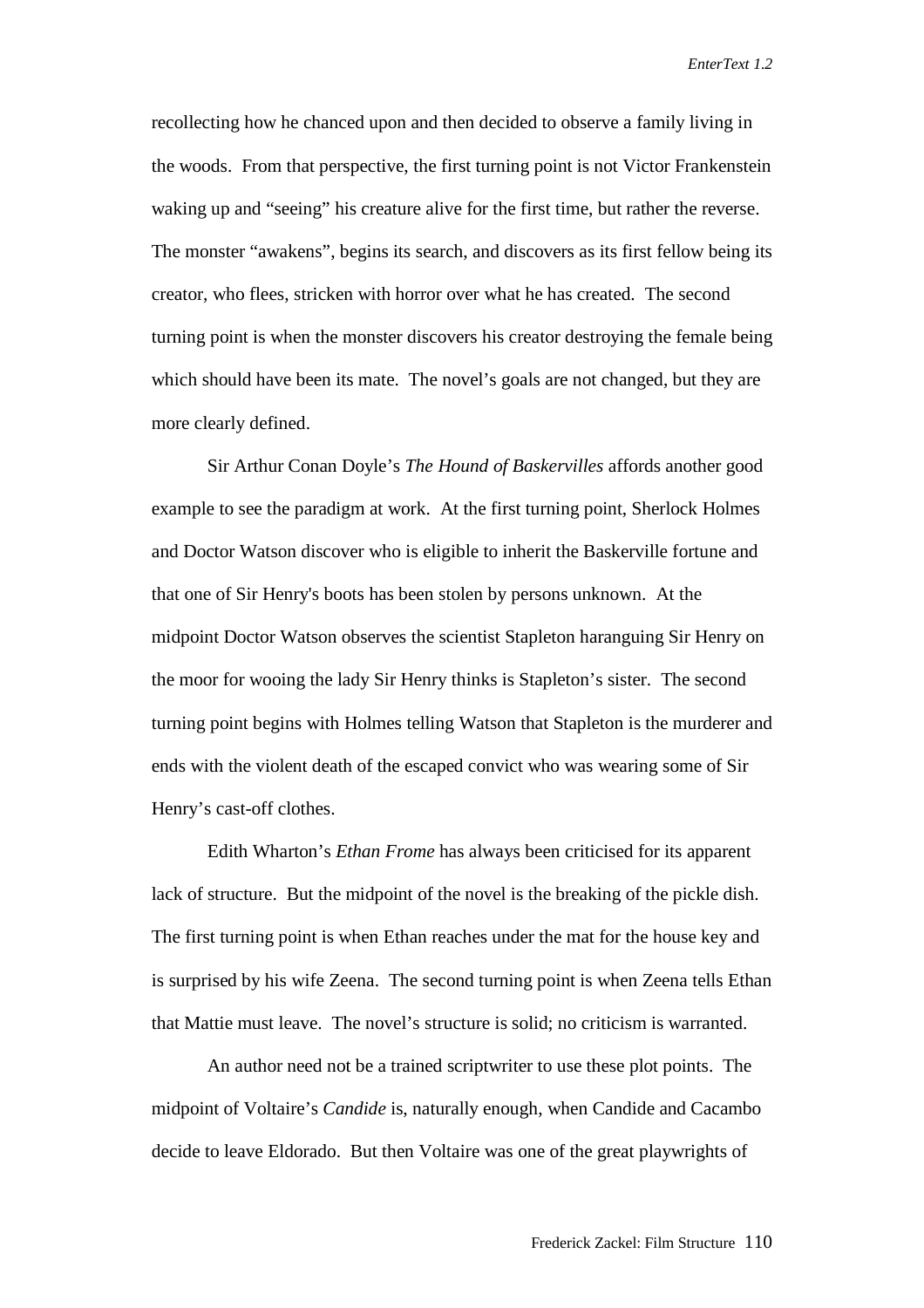the Eighteenth century. An author need not be Western, either. The Egyptian Nobel Laureate Naguib Mahfouz' *Adrift on the Nile* adheres perfectly to the paradigm. The first turning point is when Samara joins the hashish smokers on the houseboat. The midpoint is when she questions their rationale for this aimless existence. The second turning point is when the group decides to go for a midnight drive, which results in murder.

Most traditionally told stories would be unconscious couriers of this paradigm. That our lives can be changed by external forces, that we find we cannot return to our old ways, and that therefore we must consciously and deliberately take control of our lives (as best as we can) makes instinctual sense. The paradigm is a strategy on how we can survive that "change of fortune" which Aristotle was so concerned about; the paradigm follows a pattern basic to human psychology.

Unlike stories, our daily lives rarely have such obvious turning points. Oh, these turning points do exist; we each have them in our lives, those crossroads where our lives move into new and different pathways, but life itself is not so precisely defined as in stories. Stories are how we order the universe to make it not only intelligible to us but also suggests how we can best approach it and keep sane. Stories are how we place a pattern over a Chaos we cannot comprehend. Even Aristotle spoke about this human need to select and pattern events: "The tragic wonder will then be greater than if they happened of themselves or by accident, for even coincidences are most striking when they have an air of design. We may instance the statue of Mitys at Argos, which fell upon his murderer while he was a spectator at a festival, and killed him. Such events seem not to be due to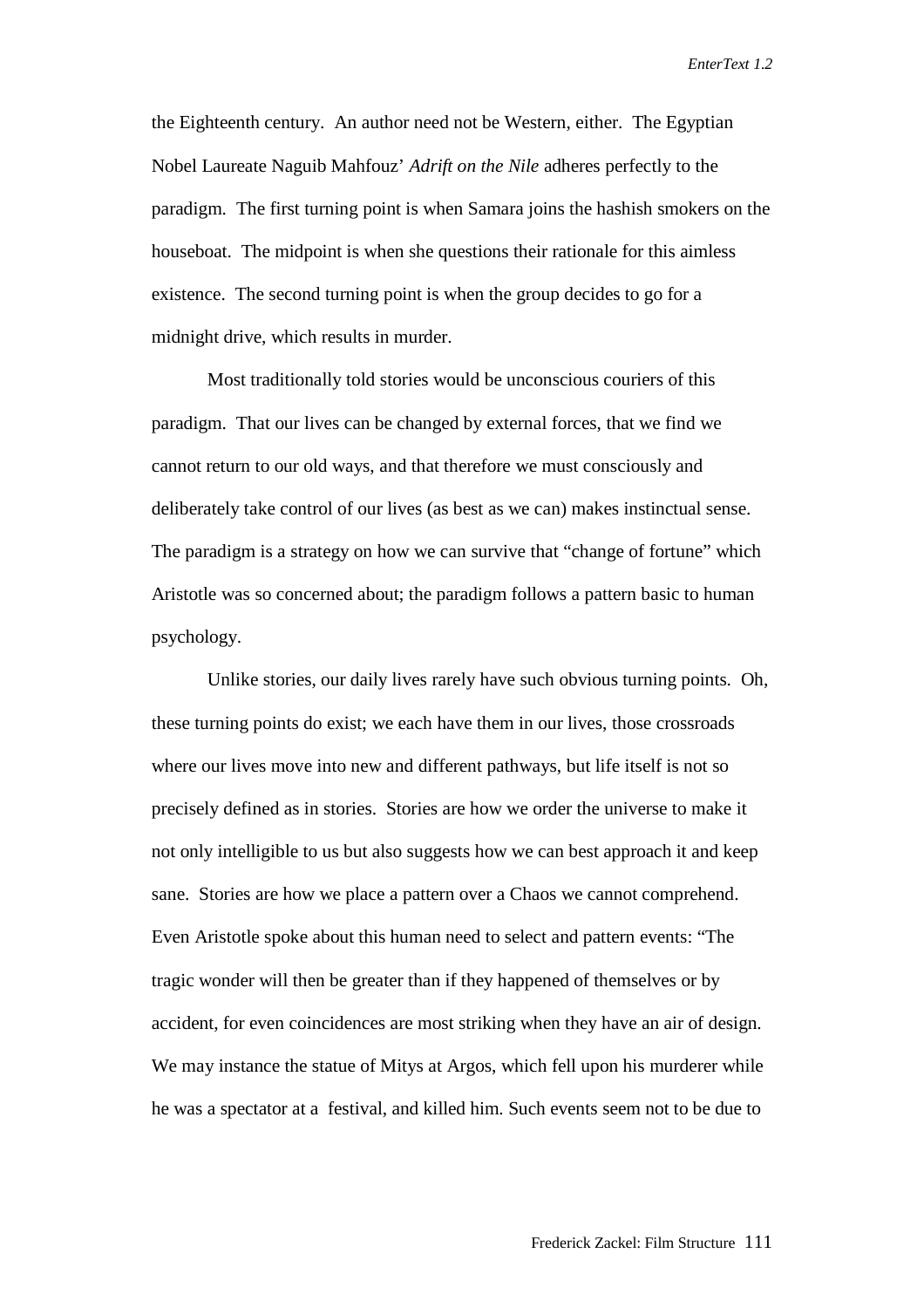mere chance. Plots, therefore, constructed on these principles are necessarily the  $best$ <sup>,,16</sup>

We crave order in a chaotic universe that is too grand for us to contemplate. Structure provides comfort. Structure tells us that there is a pattern to life, not random happenstance. Like plant tropism, we bend toward narratives that provide us with comfort. We crave stories because we need stories to help us frame our daily lives. Our lives are intensified by stories. We become part of a greater imagination. For some there will be great enlightenment or moments of great illumination. Stories give us weapons when we fight with our angels for possessions of our souls. Story is as important as food.

Stories are necessary to life. They give us an overview of the situation. The characters "char-actors" in this novel or that film "act out" their feelings in these stress-filled situations. What we get from these stories is a heightened awareness of who we are, where we come from, and where we are going. Each of us constantly compares and contrasts our personal fictions with the real world (as we perceive it). We do this because the real world never stops pouncing upon us.

These seemingly innocuous stories touch our nerve endings. We repeat them in other guises and in other media. They are that important to us. While it's a story that's never been written, a suggested title "Indiana Jones Sails Up The River Of Death" shows how readily we as individuals or we as a culture can automatically visualise a basic story motif. We may each see the particular elements of the story differently, but almost instantaneously we catch its drift. The hero sails up the river of death to discover what lies within his own heart: i.e., how much moral and physical strength he has to face the chaos of tomorrow and the threat of mortality. Popular fictions put our monsters on trial. "The Hero Kicks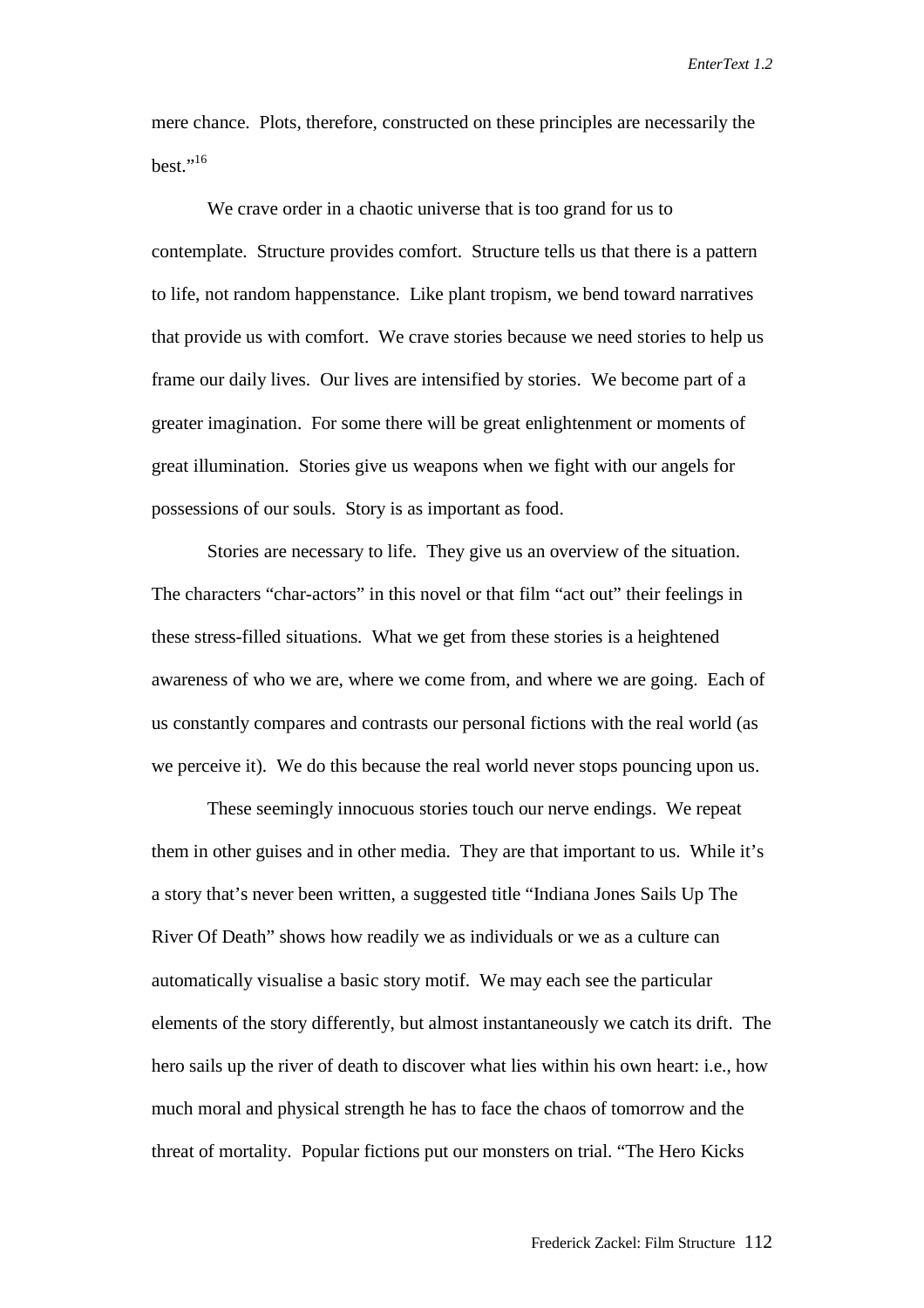Death in the Crotch" is no different than "Indiana Jones Sails Up The River Of Death," or whatever the next title is. Aristotle says that "we must not, therefore, at all costs keep to the received legends, which are the usual subjects of Tragedy. Indeed, it would be absurd to attempt it; for even subjects that are known as known only to a few, and yet give pleasure to all."<sup>17</sup>.

Also, in stories, dramatic conflicts usually escalate into great crescendos of conclusions, followed by waterfalls of purged emotions. The emotions in stories are real, just not "so much" or "so often" as in real life. Real life is not often that emotional, not that melodramatic. "Real life" is not as emotionally intense as "reel life." We learn at an early age (the cliché says) to hide our emotions from the crowd. Almost all of us wear social "masks" in public. Rarely do we come across someone who wears his heart on his sleeves . . . and when we do, we make mention of it.

In stories, however, all reactions are exaggerated, heavy-handed, overblown and thus visibly evident . . . so that the audience can see them. (In narratives the reader is "told" what the important reactions are. In drama, where "showing" is more important than "telling", the same rules still apply, albeit on a different level. In the theatre actors are taught to act so that the back of the theatre catches the emotional meaning. In the movies, where close-ups rule, the stage actors must be re-taught to "react" for the camera lens to catch it.)

We seek to order our sensory input. Memory and perception help shape these. Not just dreams, but also false memories and paranormal experiences may simply be the subconscious' attempts to explain the inexplicable in fictional scenarios, according to values and priorities that are contemporary.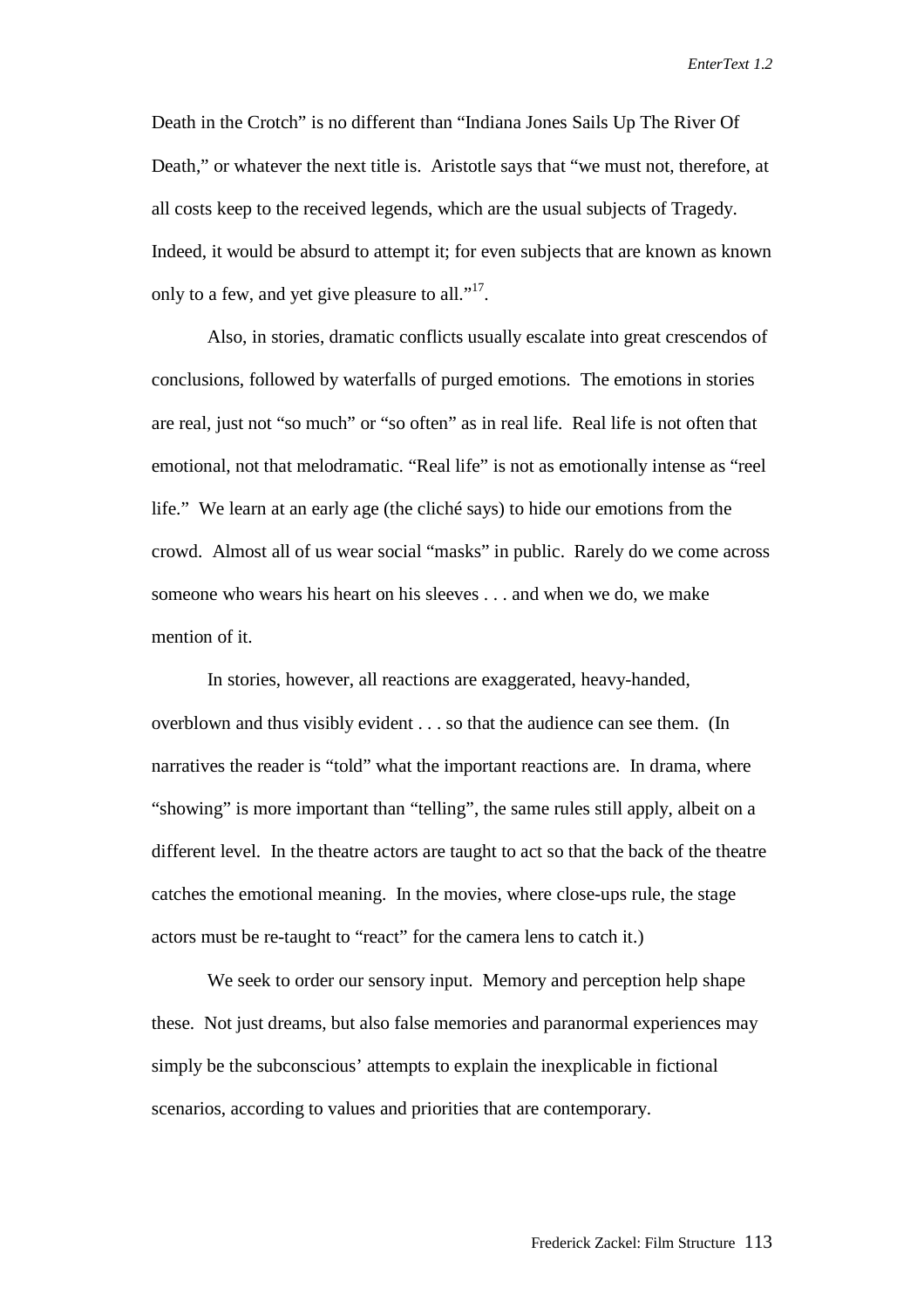In our best stories we find strong characters in a desperate situation that rings true and comes alive. (To tighten that sentence, Shakespeare wrote about fascinating characters in intriguing situations. In addition, desperate people make the best stories, so the best stories are always a matter of life and death.)

In real life, most critically, we don't even get to see our own closure. We're dead. Because we're dead, we miss the moral of the story. After all, how are we going to die AND THEN once the curtain is down, walk out of the theatre of our lives, and reflect on what happened to the hero (us) and the meaning of our life, and then say to our friends, "What did you think about that ending? Me, I thought it was..." Unfortunately we die, and that ends our interest in tonight's story. The trouble with real life is that it goes on without us AND without remembering us.

Contemporary popular fiction often follows this same paradigm. Robert Waller's *The Bridges of Madison County* is one of the most popular novels of our times. In its 146-week reign on the Best Sellers List, it sold over nine million copies in hardcover alone, and then spawned the 1995 movie of the same name, starring Clint Eastwood and Meryl Streep. What makes the novel most interesting is that Francesca Johnson, the wife of an Iowa farmer and the mother of two teenagers, is the central figure of the novel; it is she who decides to commit adultery and it is she who is controls the course of the entire episode. Returning to the novel's beginnings, the Hook is designed to "grab" its readership, and the first chapter of Bridges introduces the readers to Robert Kincaid. He has been "wandering around on gravel roads that seemed to lead nowhere except to the next gravel road" in Madison County. In the last paragraph of Chapter One he drives into her yard, discovers her on the front porch, "and looked at her, looked closer,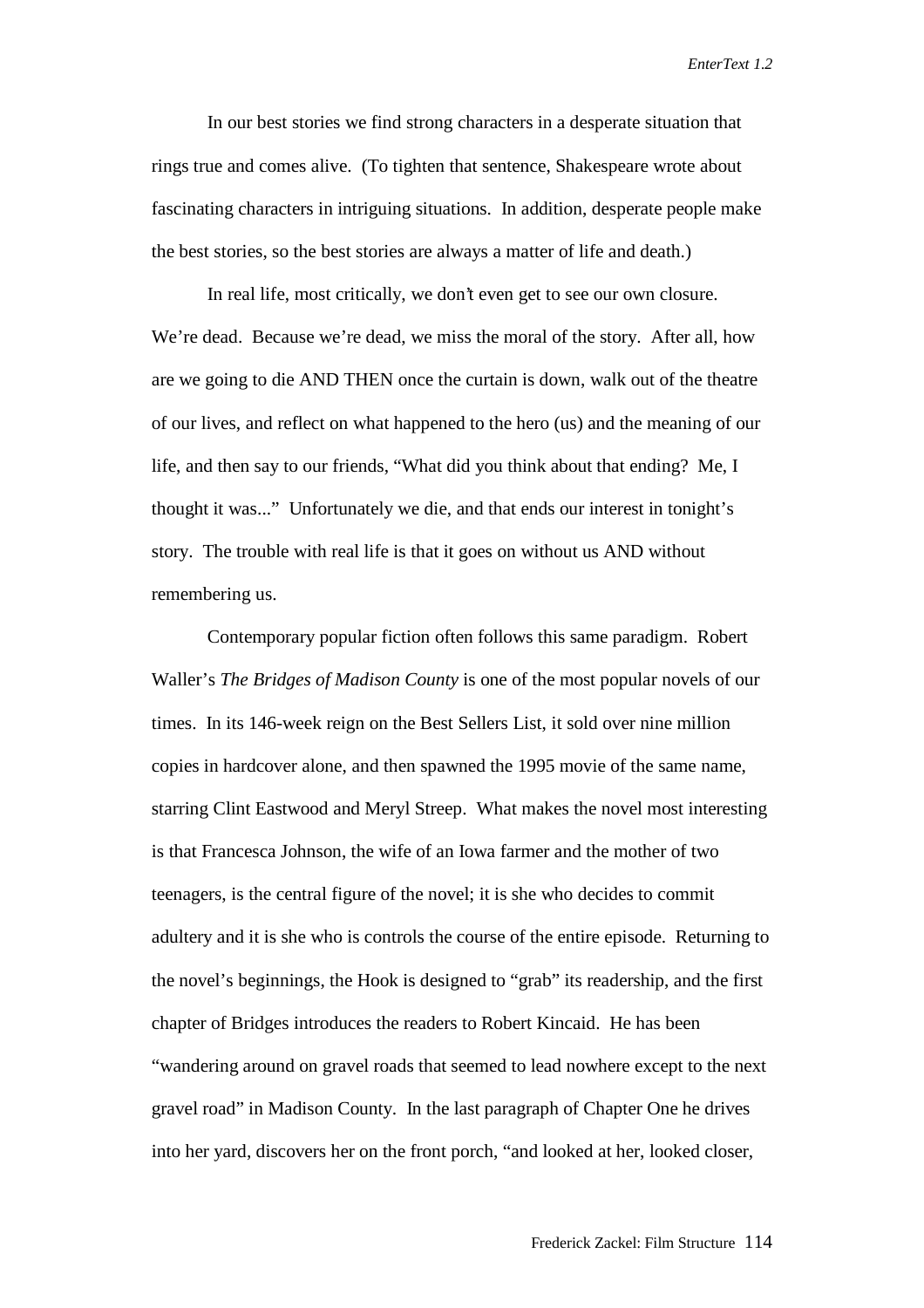and then closer still. She was lovely, or had been at one time, or could be again. And immediately he began to feel the old clumsiness he always suffered around women to whom he was even faintly attracted."<sup>18</sup> That chance meeting is the Hook. The First Turning Point in *Bridges* occurs when Francesca and Robert have been discussing their lives; she realises how bored she has been, and she asks him to stay for supper. The mid-point of the novel occurs later when Francesca is physically aroused "for the first time in ever so long" that she wills herself onward into an extramarital affair; this is her Point of No Return.<sup>19</sup> The Second Turning Point occurs two pages after the affair is over, after she actually says good-bye to him, and he leaves her life forever. Francesca and her husband Richard are returning from a shopping trip to the store. Coincidentally, she finds Robert Kincaid ahead of them at a four-way stop sign on his way out of town. Francesca sees she has a choice: she can stay with her husband, or run to Robert Kincaid and a new life. She stays with her husband.

Not surprisingly, the paradigm works in both hardcover and paperback, for a story (like water) fits the container it is in. A change of font that is uniform throughout the manuscript will not change the location of the plot points.

#### **The Paradigm's Pay-off**

This essay is about the coat hanger and the painter's palette, with traditional storytelling as the bench mark that all else is tested against. A tool is only as good as its utility. Perhaps the paradigm has greater scope. What might have dazzled us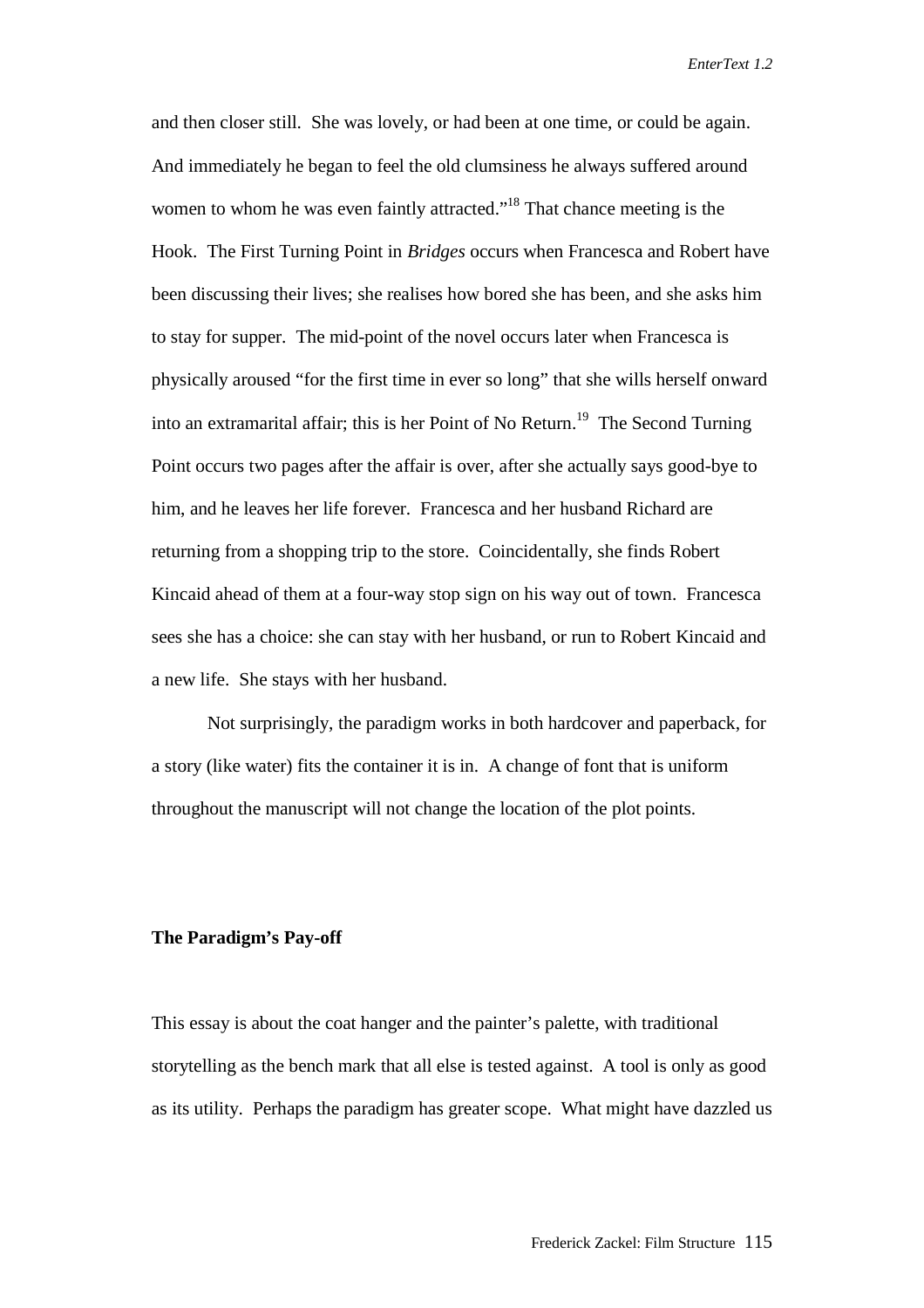in a story may impress us less after we analyse its plot points. A story may reveal itself as more style than substance, or worse yet as posturing shtick.

We can compare and contrast novels with their film adaptations. Rare indeed is the film that follows the novel or play every step of the way. We can see the choices being made. We can see what is amplified, exaggerated, denigrated, ignored, privileged or valorise. We can then ask if these choices were conscious and/or deliberate. That time and budget constraints, of course, can greatly alter a story is a given. More Importantly, what seems a matter of personal artistic opinion might reveal itself as something much bolder or cruder under closer scrutiny. For instance, Alice Walker's 1982 Pulitzer Prize-winning novel *The Colour Purple* was adapted for the screen and became Steven Spielberg's *The Colour Purple* (1985). Spielberg's version (written by Alice Walker and Menno Meyjes) is 154 minutes long. The film begins with a different opening image than Alice Walker's novel. We see a close-up of a daisy, then two young girls playing, and then we fade to a pregnant Young Celie (played by Desreta Jackson.) The words "Winter 1909" appear on the screen. Young Celie's baby is born and then taken away. Not until four minutes into the film do we hear the novel's opening quote from the fourteen-year-old child who is writing to God. Seven minutes into the movie we discover Young Celie has had "two children by my daddy." At the hook Young Celie is married to Albert (played by Danny Glover.) When she is injured by a rock, her new husband is more interested in whipping his small son Harpo (played by Howard Starr) than in tending to her wounds. In the movie Whoopie Goldberg appears for the first time as Celie at the first turning point and finds the word "sky" written by her younger self seven years after it was on the curtain. Apparently seeing Whoopie Goldberg as Celie for the first time on screen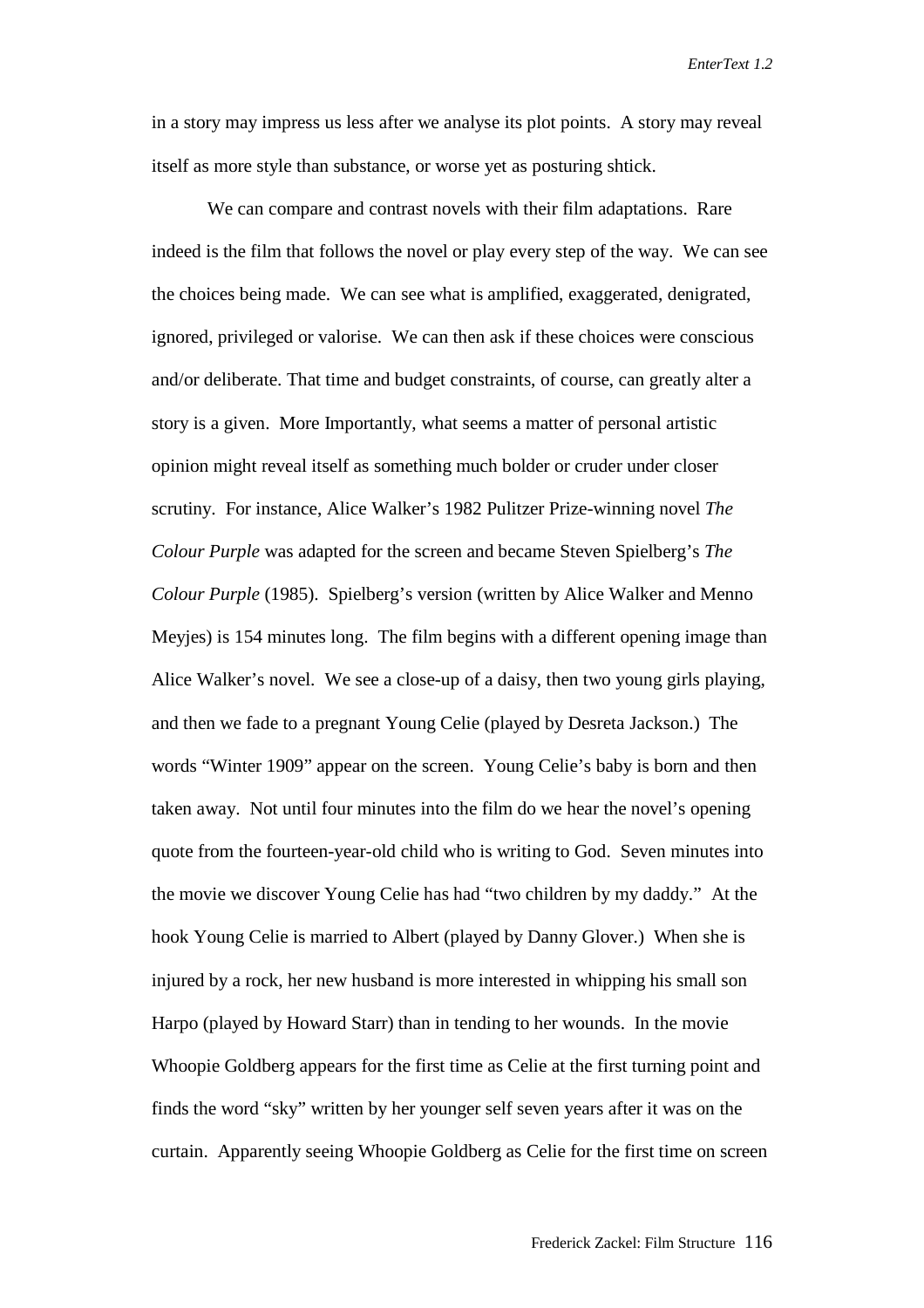is itself a major Turning Point for Spielberg, whereas in the novel the first turning point comes when Celie hears Harpo's wife Sofia announce she is leaving her husband because "He don't want a wife, he want a dog." At this point Celie realises her pitiful status and that, unlike Sofia who has a sister with a farm, Celie doesn't have "somebody to run to." Is Spielberg more interested in celebrity than the real drama of spousal abuse? Now, the two mid-points do have similarities: The mid-point in the novel begins when Celie discovers Albert has been hiding her sister Nettie's letters from Africa in a locked trunk, reads them, and then tells her lesbian lover Shug Avery, "How I'm gon keep from killing him?" At the Midpoint in the Spielberg film, after Celie shares her first kiss with Shug Avery (played by Margaret Avery) and discovers she can't go back to the woman she once was, Celie announces, "I'm going off to Memphis," and walks out of Mister's life. The second turning point comes almost 100 minutes into the movie, when Celie finds a steel box of money and the letters from Celie's sister Nettie that Albert has been withholding from her all these years. Celie discovers in the course of this scene that her children are alive and being taken care of by missionaries in Africa, in an interesting reversal on the Middle Passage. But a Turning Point must be a physical action that the audience witnesses, so Celie knocks down a dress dummy on anger and then after ten long minutes decides NOT to kill Albert with a razor. She still goes to Memphis to make pants, but while moving to Memphis is the second turning point in the book, it has less importance in Spielberg's vision than punching a dress dummy does. That emphasis too might merit discussion. A moment of visual violence does not equal the protagonist creating a new direction in life? Is Spielberg again "not getting it"? Is he subconsciously out to shortchange (or worse, sabotage) a feminist narrative? Let me repeat that a story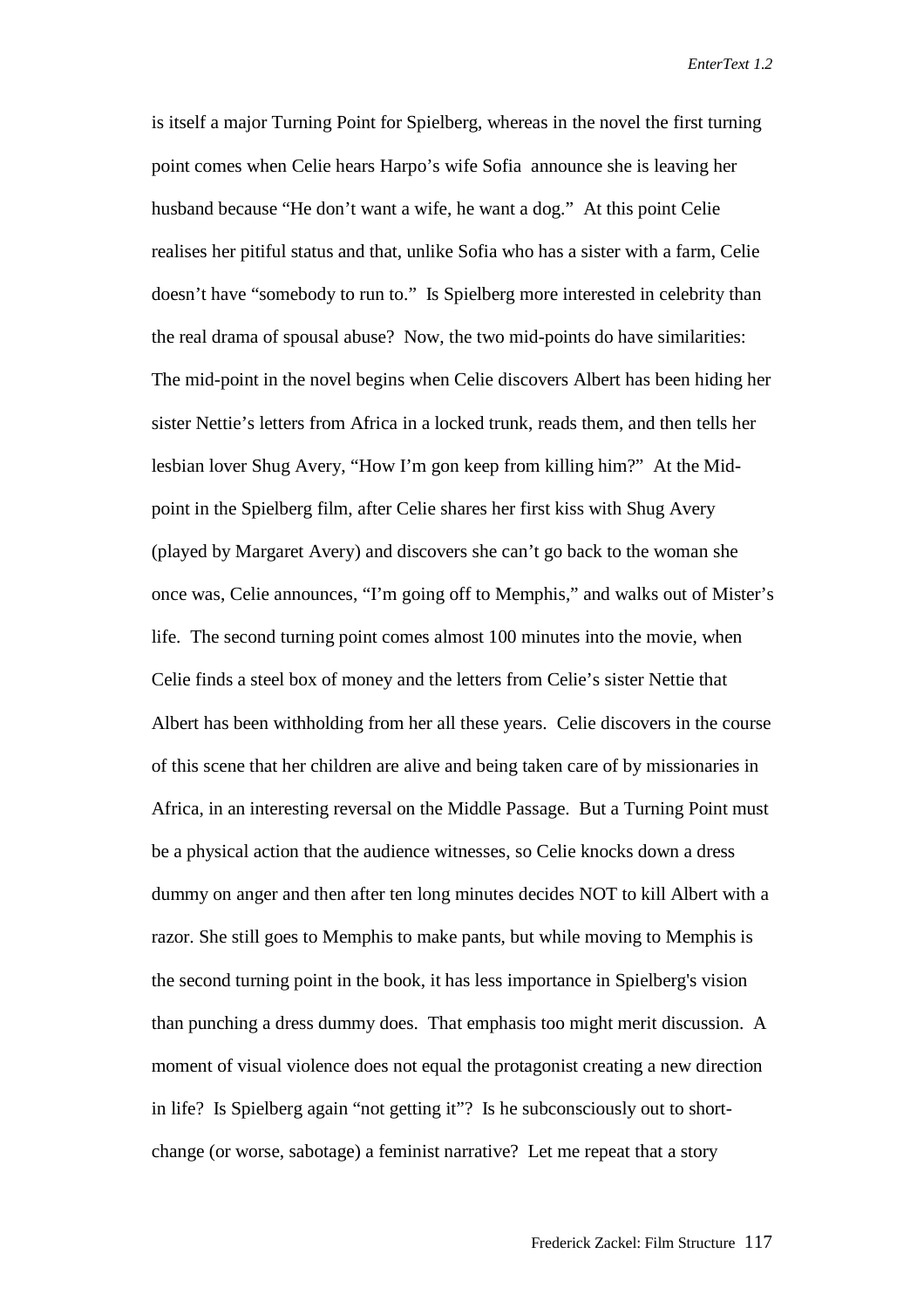revolves around a single action, as Aristotle notes, "so the plot, being an imitation of an action, must imitate one action and that a whole, the structural union of the parts being such that, if any one of them is displaced or removed, the whole shall be disjointed and disturbed."<sup>20</sup> Was the film version "disjointed" or "disturbed"? Does the movie not understand the messages of the novel? Has the moral of the story remained the same? We may have noticed this curiosity without the paradigm, but the paradigm makes discovery easier.

Sometimes the book and the movie that is based upon it have different agendas, and so the turning points are different. Consider Frank L. Baum's *The Wonderful Wizard of Oz* with the classic 1939 film *The Wizard of Oz* (Victor Fleming). (A friend of mine once summarised the plot by saying that "Dorothy lands in a foreign country, kills one of its leading citizens, and has to clear her name before she can go home.") In the film, the opening image is Dorothy racing home from school, her anxiety a parallel with the gathering storm. She has had a run-in with a foul neighbour; she is fearful her dog will be taken away. In the book, on the other hand, we see a different relationship between Dorothy and her Aunt Em. Baum tells us that Aunt Em once was vivacious and colourful, but now she is as gray and colourless as the Kansas landscape. In the book Dorothy's entire cosmos is a depressing landscape. Is the book an indictment of the American Midwest? (Does it matter that Frank Baum took his earnings from the Oz series and moved from the Midwest to the Pacific Palosades, where he invested his energies in his later years at the poolside cocktail hour?) The hook in the novel comes at the end of the first chapter, when the tornado takes Dorothy away, while in the film the hook is Dorothy running away from home. The hook in the novel emphasises escape from a location, while the hook in the film is a dangerous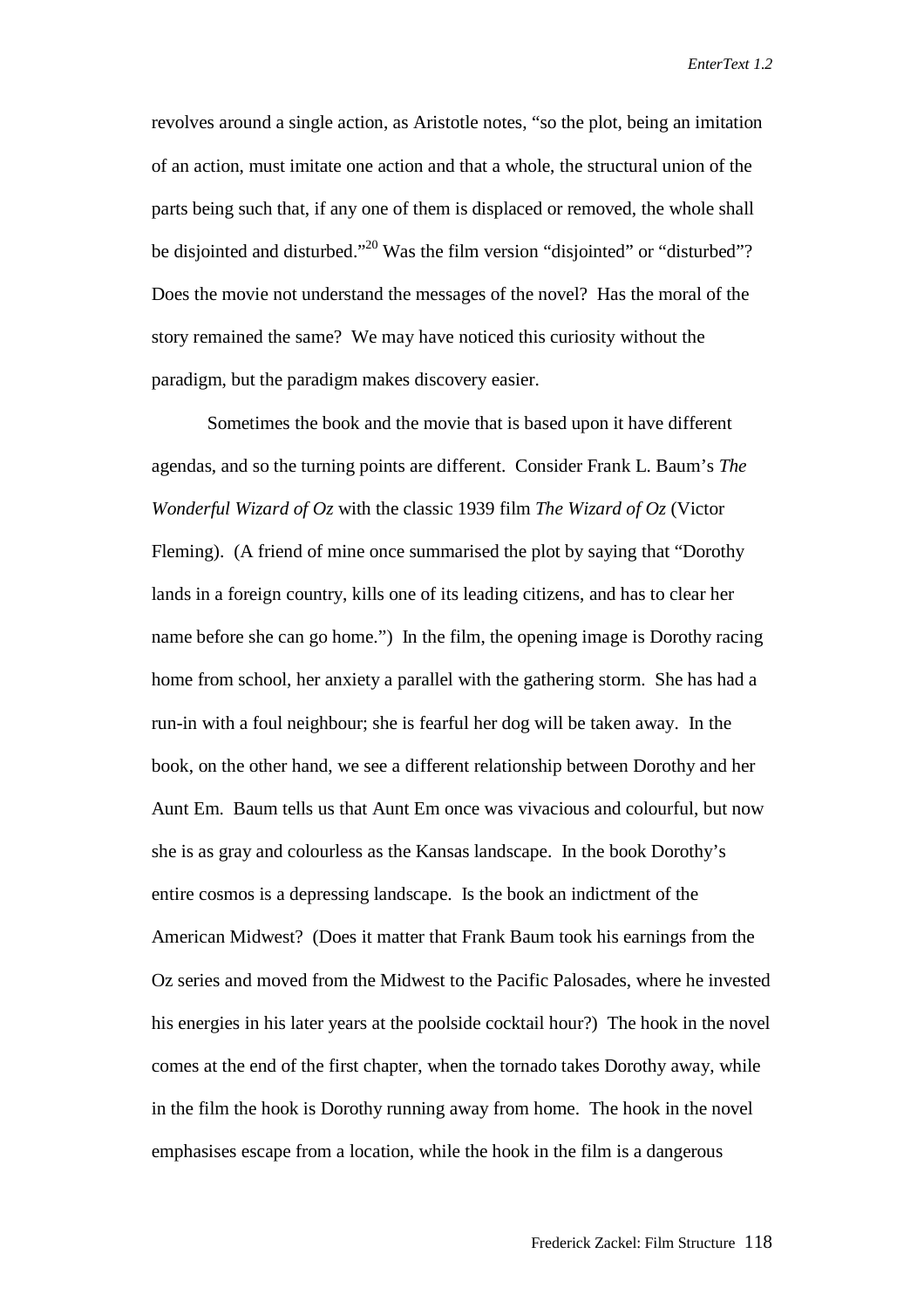mistake by a troubled adolescent. The first turning point in the movie comes after Dorothy has landed in Munchkinland and she hears that she must "Start at the beginning. Follow the Yellow Brick Road." The first turning point in the novel happens when Dorothy meets all three of her sidekicks and they hit the Yellow Brick Road together. This scene, however, is not the mid-point of the movie, for that midpoint is actually when the quartet arrive in Oz to see the Wizard. Because the structures are so different, the audience's (the reader's) experience is different.

But let us set that aside and more closely examine the tornado, which is one of those Big Moments all audiences and readers remember. The tornado brings an unconscious Dorothy to the Land of Oz. In the book Dorothy simply falls asleep while riding the tornado. She's a little girl; she's had a traumatic experience; she falls asleep; that she falls asleep hooks the reader and makes the reader want to keep on. In the movie Dorothy is knocked unconscious by a flying object while riding inside a tornado. But this Big Moment is not valued as one of the major Turning Points of the Hollywood version. Hollywood recognises the value of Spectacle. On the other hand, Aristotle never went to the movies:

> Fear and pity may be aroused by spectacular means; but they may also result from the inner structure of the piece, which is the better way, and indicates a superior poet. For the plot ought to be so constructed that, even without the aid of the eye, he who hears the tale told will thrill with horror and melt to pity at what takes place. This is the impression we should receive from hearing the story of Oedipus. But to produce this effect by the mere spectacle is a less artistic method, and dependent on  $extranelous aids<sup>21</sup>$

At the climax both in the book and in the movie Dorothy returns home, of course. But in the novel her trip to Oz was accepted by all as a literal reality, while all the adults in the movie tell Dorothy "It is a dream." The novel was written in 1900,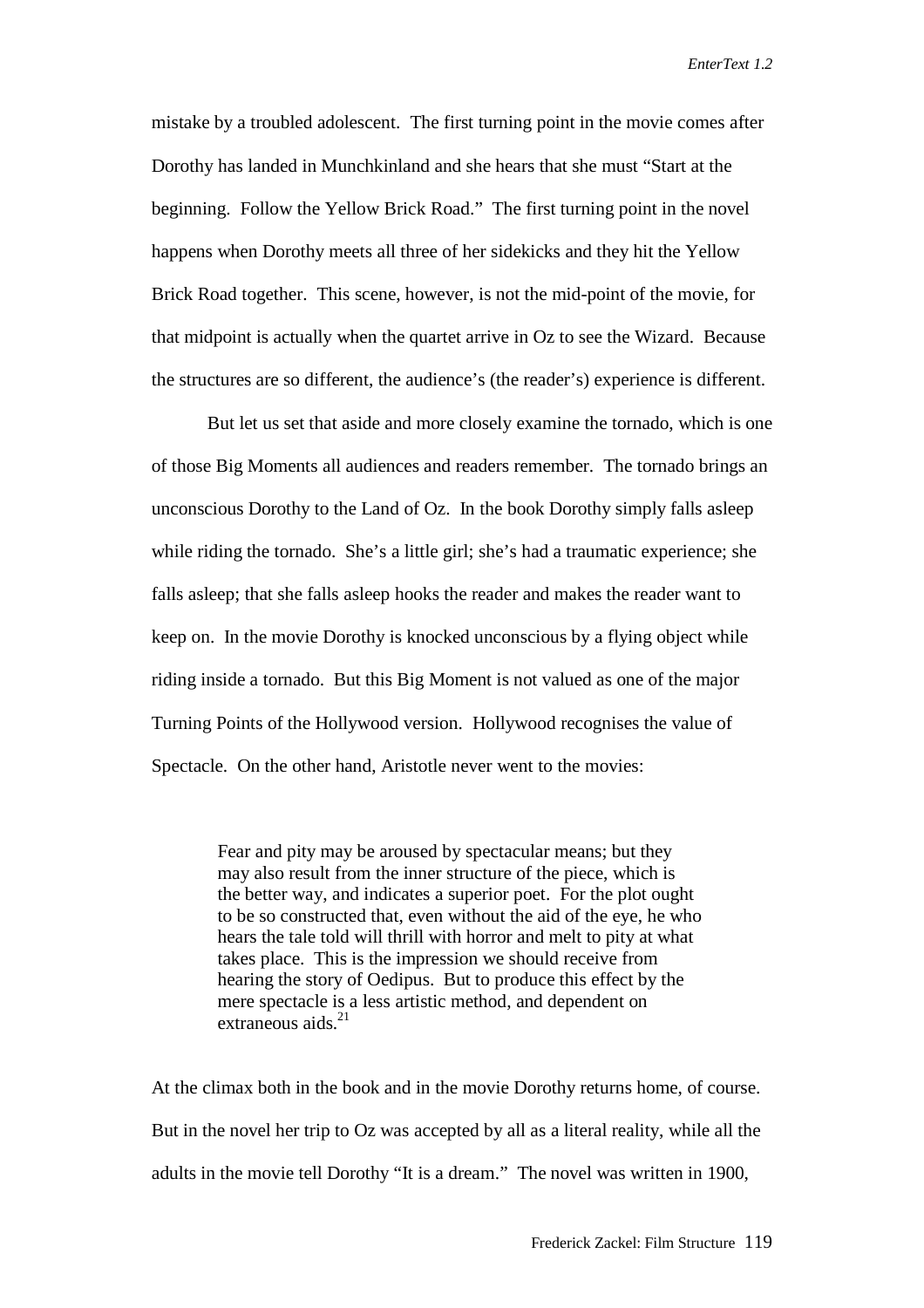while the film comes at the tail end of the Great Depression. After the events of the Great Depression, can America trust fantasy? Or perhaps, who didn't the filmmakers want to offend? Would Hollywood's mass audience feel insulted if their lives were portrayed as dull and colourless as Baum saw them?

To extrapolate in another direction: A film version of Dante's *Divine Comedy* could have the greatest special effects in cinema history. How compelling it could be might be another story. Is the narrative a matter of life and death? What urgency does the poet express on his journey? In short, what is compelling in prose may be visually disappointing. In the other hand, what is melodramatic on the page can be emotionally satisfying on the silver screen. A first person narrator might disappear into the crowd and be faceless on the screen. Regardless, the paradigm gives us touchstones, like taxonomy gives us templates, to enhance and enrich the aesthetic experience.

Consider another famous literary adaptation, the case of *Washington Square* (Agnieszka Holland, 1997) and *The Heiress* (William Wyler, 1949). The novel *Washington Square* (1881) was one of the few Henry James wrote about New York City. In some ways, it is a Freudian-gothic tale of child abuse and revenge that reads like a novel Nathaniel Hawthorne could have written. The story is based upon an anecdote James heard about an impoverished man who jilted an heiress upon learning she will be disinherited if she persisted in her relationship with him. The first chapter of *Washington Square* focuses on the heiress's father, Doctor Austin Sloper. We learn "that fortune had favored him," and that his only setback was the death of his wife during the birth of a little girl Catherine, "who was a disappointment," who grew to be a girl so timid and so easily cowed by her father that "such as she was, he at least had no fear of losing her."<sup>22</sup>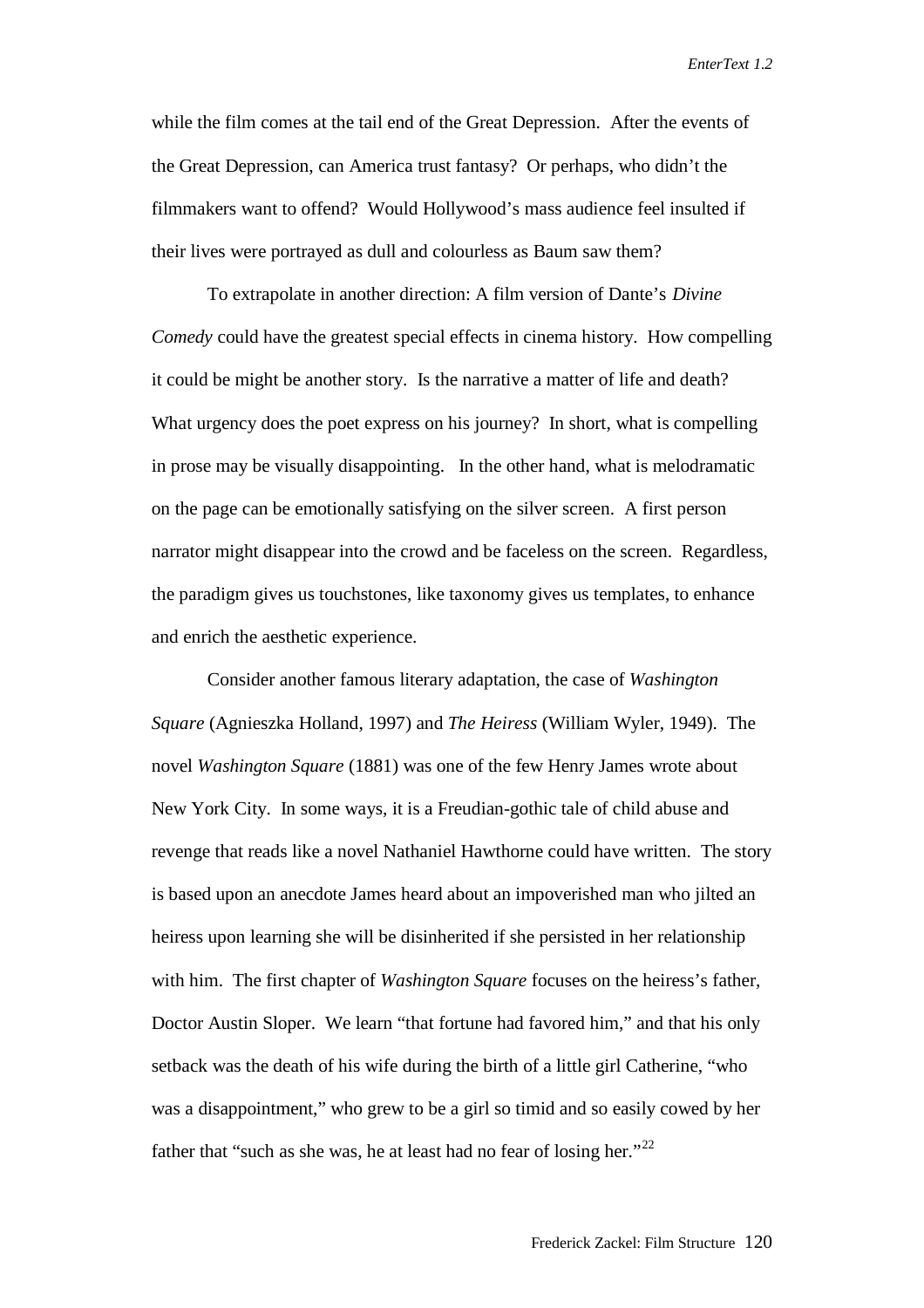The first turning point in the novel occurs when the now adult Catherine has what must be her first date when she agrees to meet with a young man Morris Townsend the following day in the Square. The mid-point occurs when Doctor Sloper tells his daughter Catherine that, "If you marry without my consent, I don't leave you a farthing of money," to which Catherine replies, "I ought not in that case to have a farthing of your money."<sup>23</sup> The second turning point extends from one chapter into another. Morris Townsend decides he "must give her up" because her father has disinherited her.<sup>24</sup> Morris then takes almost ten pages to tell Catherine to her face. Her reaction: "It was almost the last outbreak of passion in her life; at least she never indulged in another that the world would know anything about." $^{25}$ 

The first movie version of *Washington Square* was the 1949 *The Heiress* directed and co-produced by Wyler, which was based on a 1947 stage play version of the novel. (Martin Scorcese saw this film as a child and was horrified that a parent could treat a child so horribly.) The movie starred Olivia De Havilland (she won her second Oscar for her performance), Montgomery Clift as Morris Townsend, and Ralph Richardson as Doctor Austin Sloper. (The original music by Aaron Copland also won an Academy Award for Best Score.)

The first turning point in the 115 minute movie comes after twenty-one minutes, when Morris Townsend says, "I wish to call on you," and in the very next scene he does so. The mid-point comes when Catherine tells her father, "I think we should marry without your approval," while the second turning point comes while Catherine awaits her lover and her father tells her, "You're disinheriting yourself." Five minutes later Catherine realises Morris is not coming for her.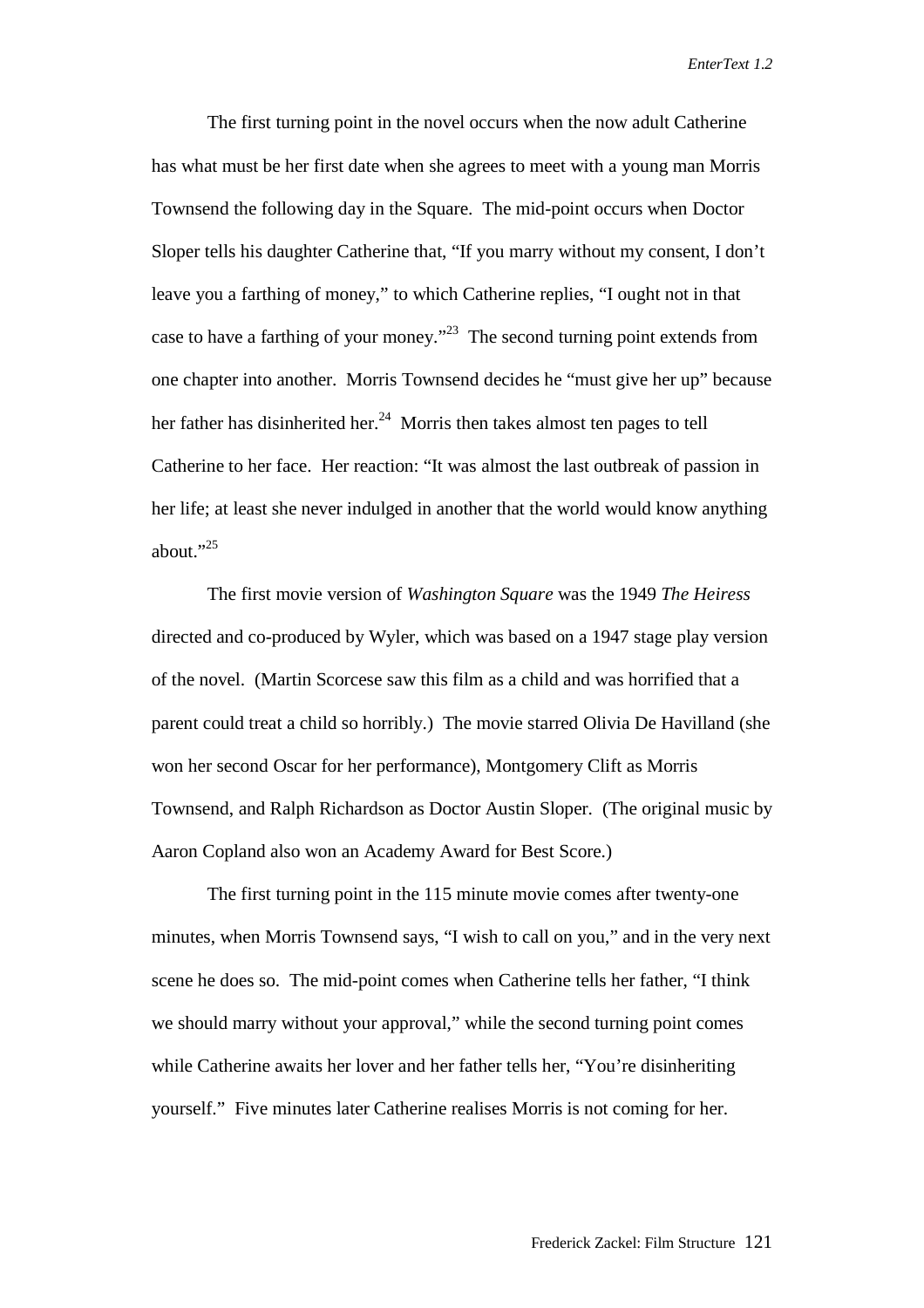Readers may be astonished to know that thirty-nine film adaptations have been made of James's short stories and novels. There have been five versions alone of *Washington Square*. In 1997 the Polish filmmaker Agnieszka Holland wrote and directed her vision of *Washington Square*. Using the paradigm, the analyst can now examine how closely her story follows the structures of James's novel *Washington Square* and Wyler's *The Heiress*, and perhaps that examination can prove instructive, too.

The paradigm can be useful for another approach to the works. As many readers know, Henry James revelled in narration and had a distinctive voice. However, when a novel is translated to film, narration must be spoken as a voiceover (VO), or written in subtitles, or expressed indirectly by dialogue. Knowing that the structure of the screenplay is nearly identical to the structure of the novel, the analyst can devote more time in noticing hand gestures and body language in the film. (Ralph Richardson, who was nominated for a Best Supporting Actor Oscar, stands out in the Wyler version; some critics think he chewed the scenery and tried demeaning the others in the cast.) These are an actor's tools to make these characters more human. Focusing intently on those turning points can bring wonderful performances into high relief.

In another approach, novelist David Guterson freely admitted to Poco Iver in *Time* magazine that his 1994 novel *Snow Falling On Cedars* came about after his dozen-year analysis of Harper Lee's *To Kill A Mockingbird*, that he followed very much the same structure and addressed the same concerns as she did in her novel.<sup>26</sup> Without going into more specific details, perhaps the paradigm can be used to see how closely Guterson followed Lee's work. By the same token, the 1999 film version of *Snow Falling On Cedars* (Scott Hicks) can be compared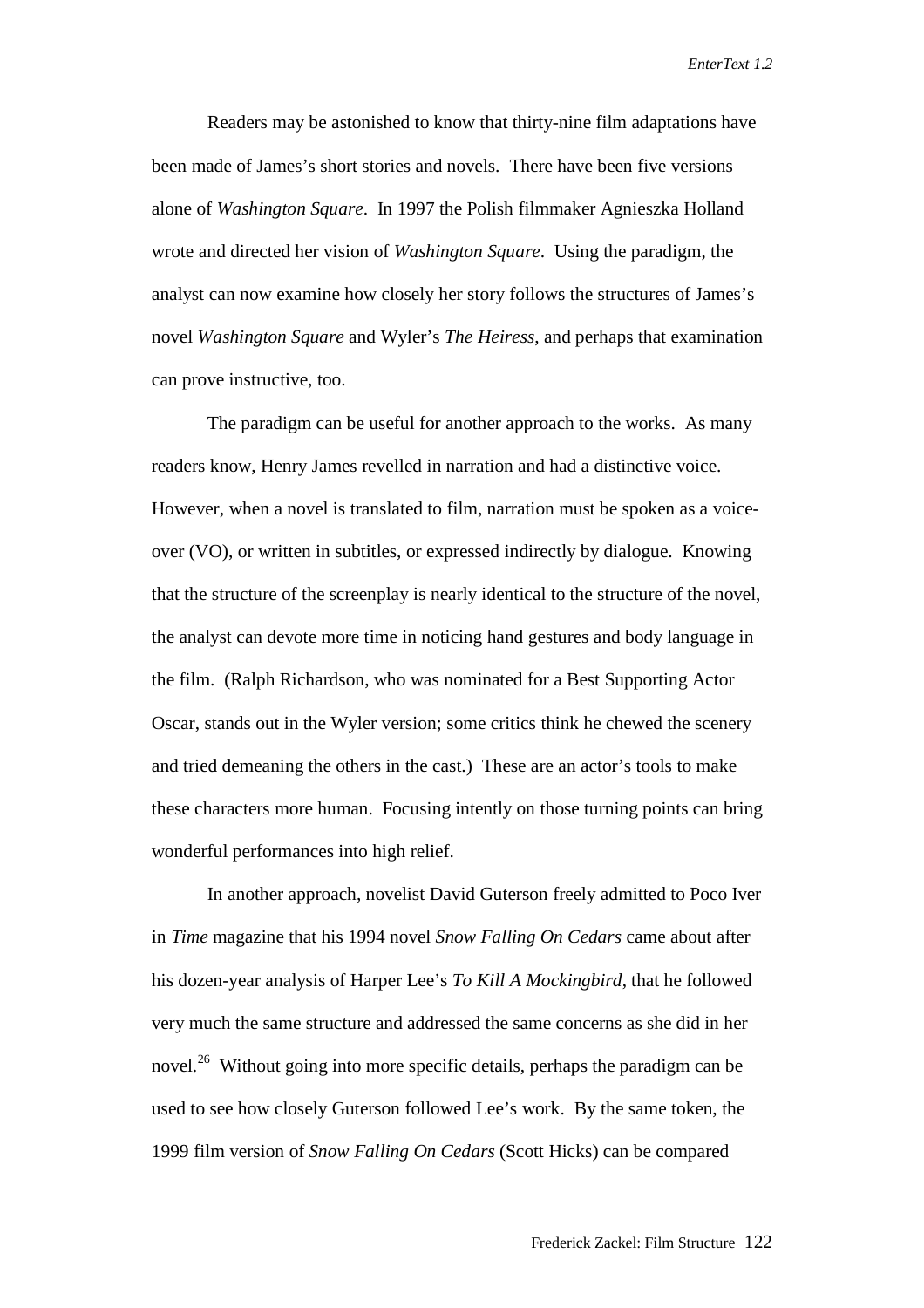using the paradigm with the 1962 film version of *To Kill A Mockingbird* (Richard Mulligan.) The movie version of the best-selling *Snow* was much anticipated, received rave critical reviews, yet it failed to connect with the audience. (The script for *Snow* was co-authored by Guterson and Ronald Bass, while the screenplay for Mockingbird was written by Horton Foote, who went on to receive both a WGA Screen Award and the Academy Award for best adapted material.) Perhaps the paradigm can be useful in suggesting reasons for box office failure or box office success.

We might use this tool to peer at the intricate workings of Academy Award nominated original scripts like M. Night Shyamalan's 1999 *The Sixth Sense*. We can marvel at the careful calculations that writer-director created that energise the clockwork precision of this story. And yet this same tool can help us see—by isolating plot points and thus make them stand in relief—that *The Sixth Sense*, as in most stories designed to lead inexorably to a trick ending, has built its foundation on a shaky ground. After all, what wife would stay in that apartment, that bedroom, that bathroom, after the events of the first ten minutes?

Under the studio system in the 1930s and 1940s, many films (such as Warner Brothers 1942 *Casablanca*) went into production with unfinished scripts. The paradigm can be a tool to dissect the machinations of studio moguls. By the same token, contemporary studio films are ruled by marketing experts and test audiences; the paradigm may be useful to chart those machinations. The paradigm might explain box-office disasters such as *Howard the Duck* (William Huyck, 1986), *Ishtar* (Elaine May, 1987), *Hudson Hawk* (Michael Lehmann, 1991), *Heaven's Gate* (Michael Cimino, 1980), or *The Last Action Hero* (John McTiernan, 1993).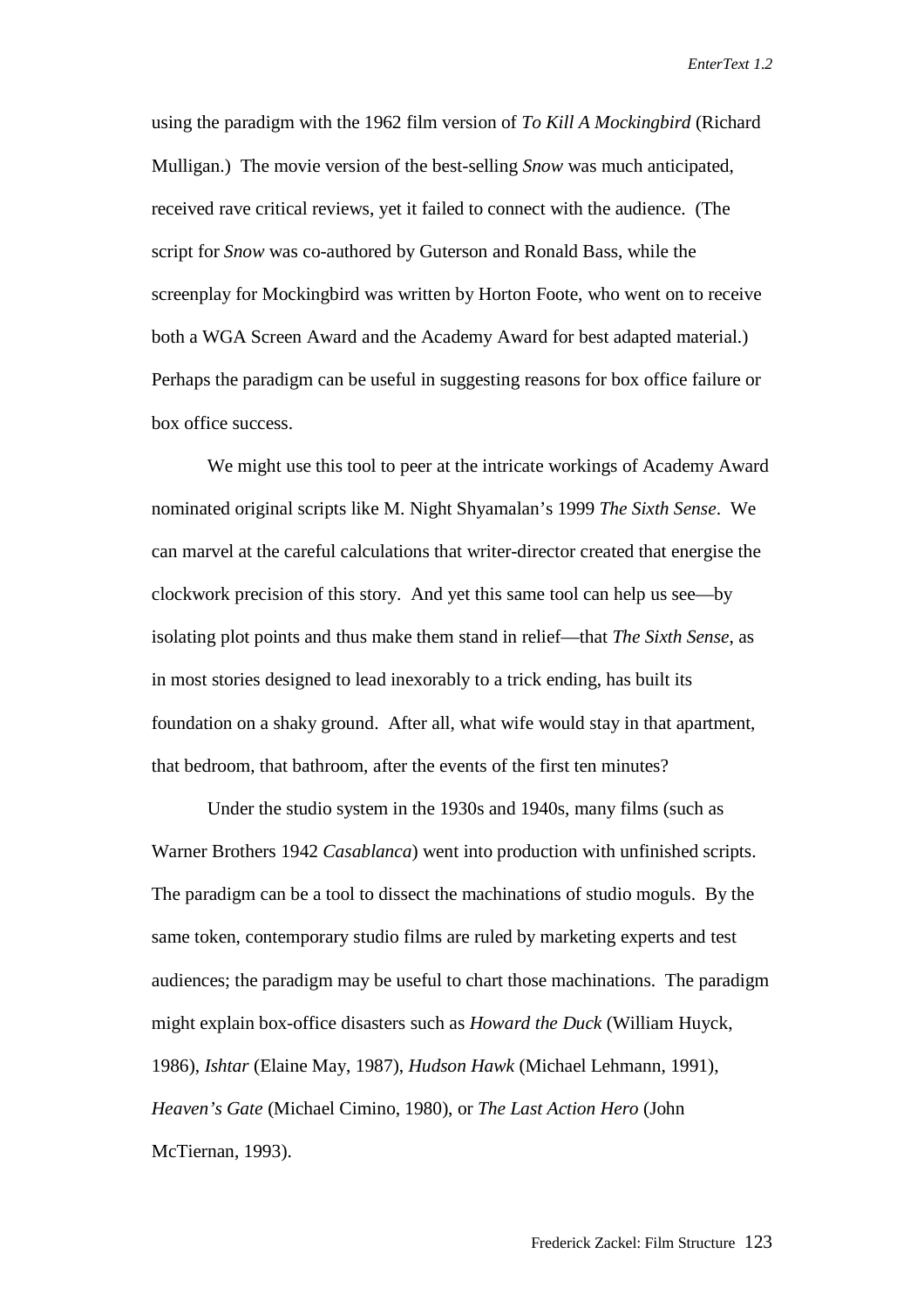Also, by examining the strength of the storyline, we might be able to note areas where coherence problems affects the film's credibility. We may more easily spot the dramatic power within the story and thus how it touches the human heart. By examining the early drafts with the shooting script—or the shooting script with the final cut—we can thus see what strategies and tactics were used in order for the film to hit those marks. Not surprisingly at all, the film editor becomes as important to a film's aesthetic success as the director, and who gets "final cut" becomes a most critical issue.

The paradigm may help us answer other difficult questions: Does a plot twist enhance or merely enrich a storyline? Is this a soft spot in the storyline or is it a more serious structural weakness? Does a film slavishly follow the paradigm and thus inadvertently reveal psychological weaknesses in characterisation? Does the paradigm force characters to act "out-of-character"? Has the story's pace been speeded up or slowed in order to mesh with the turning points? Were serious deficiencies plastered over?

The paradigm can reveal what is more aesthetically pleasing about a specific story. Compare your memories of Robinson Crusoe, for instance, with the paradigm's turning points mentioned above. Notice that those turning points afford a clean and precise summary line. But your memories may differ. They may represent more visceral visual images within that story which more strongly affected you.

What if the three turning points do not provide a coherent three-step summary? This may be the first tangible evidence that the storyline itself is offkilter. (We should remember that Hamlet says, "I am but mad north-north-west.")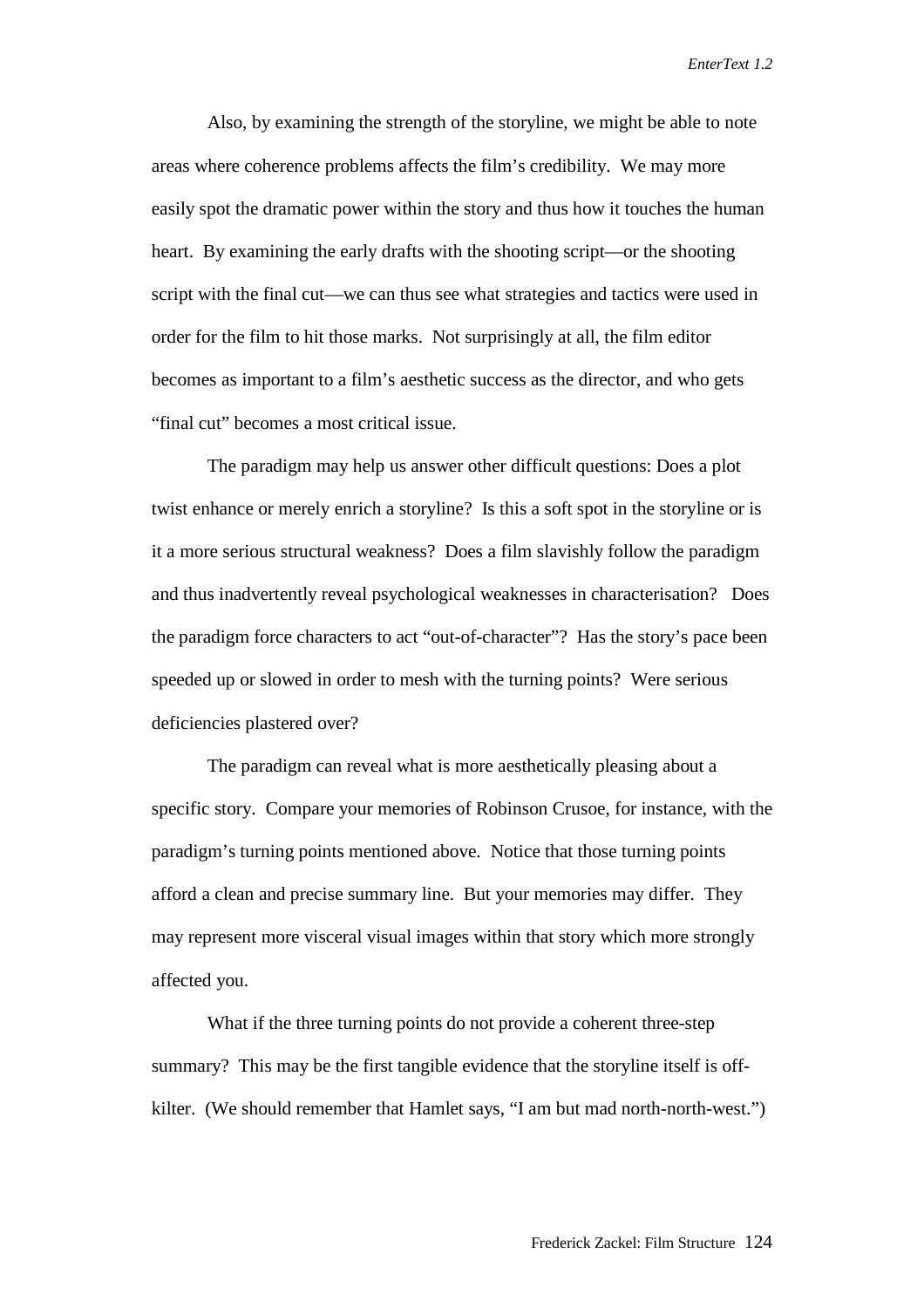The paradigm may be a useful appliance comparing and contrasting a theatrical release with a later "director's cut" of that same film. Did the studio take the final cut away from the director because his passionate vision overwhelmed his cold-blooded eye? Was the director's vanity an obstacle in the filming? Does the paradigm help explain "creative differences"? Where does a personal vision clash with a collaborative effort? Was the director's ego detrimental to the power of the story? Was the marketing department an abattoir of creativity? Was the theatrical version a dumbed-down travesty or a sincere attempt to make a mass-produced product more accessible to the average audience? Was the final cut a hatchet job by studio hacks?

Movies are at core about bringing an audience to a story. Like the popular novel, movies are a mass-produced story for a mass audience. Audiences and readers of popular fiction connect with stories on a visceral emotional level. Escape is desired. We beg to be mesmerised. The novelist John Gardner spoke about "the fictive dream" to pinpoint that moment:

> Whatever the genre may be, fiction does its work by creating a dream in the reader's mind. We may observe, first, that if the effect of the dream is to be powerful, the dream must be vivid and continuous—vivid because if we are not quite clear about what it is that we're dreaming, who and where the characters are, what it is that they're doing or trying to do and why, our emotions and judgements must be confused, dissipated, or blocked; and continuous because a repeatedly interrupted flow of action must necessarily have less force that an action directly carried through its beginning to its conclusion. $^{27}$

Gardner cannot help himself but recognise and repeat that special relationship between the novel and the film: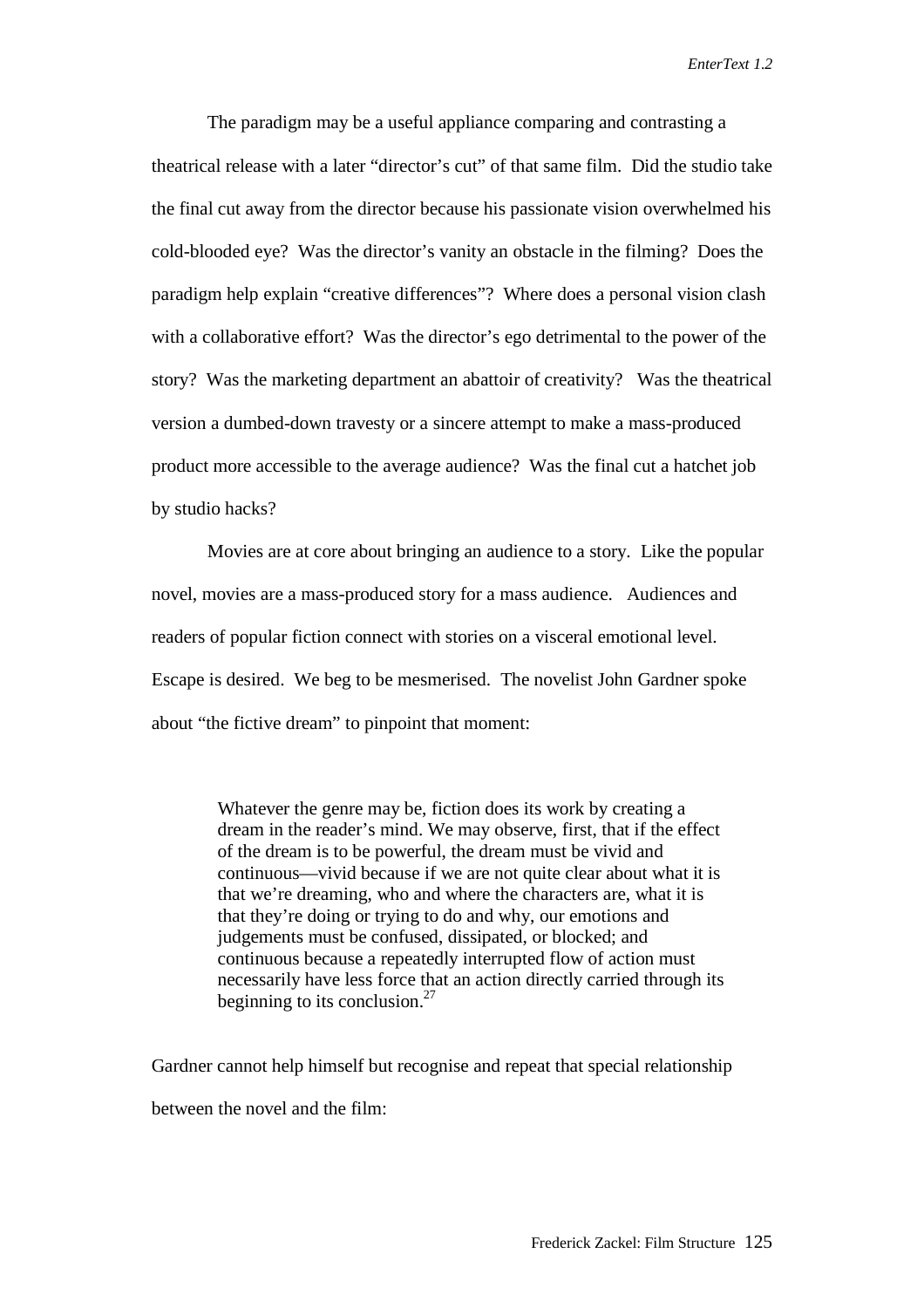Though characters and locale change, the dream is still running like a movie in the reader's mind. The writer distracts the reader--breaks the film, if you will—when by some slip of technique or egoistic intrusion he allows or forces the reader to stop thinking about the story (stop 'seeing' the story) and think about something else.<sup>28</sup>

Consider the audience's outrage when the film breaks or the projector fails. When a reader is distracted, does the reader pick up the book again? Wannabe bestselling novels are said to "page-turners" or "unputdownable." A storyteller will use any and every trick available to get and keep a reader's attention. To mesmerise. Storytellers who disregard the implied contract between them and their audiences operate at their own peril and may find they not only work alone, but their work may vanish without a trace.

Was the author of the novel artistically out on a limb alone in his zealotry, with no audience willing to follow his flawed vision? Is the absence of the paradigm suggestive of why a story failed to connect with its expected audience?

With the paradigm, perhaps we can more easily recognise what choices were made during the creation of a work, what Procrustean decisions were made, some of which may have been artistic while other choices may have been strictly pragmatic. The paradigm is a good tool to keep in our toolbox.

#### **Notes**

 $\overline{a}$ 

<sup>&</sup>lt;sup>1</sup> Raymond Chandler, "Writers in Hollywood," Raymond Chandler Speaking ed. Dorothy Gardiner and Kathrine Sorley Walker (Boston: Houghton Mifflin Company, 1962) 117.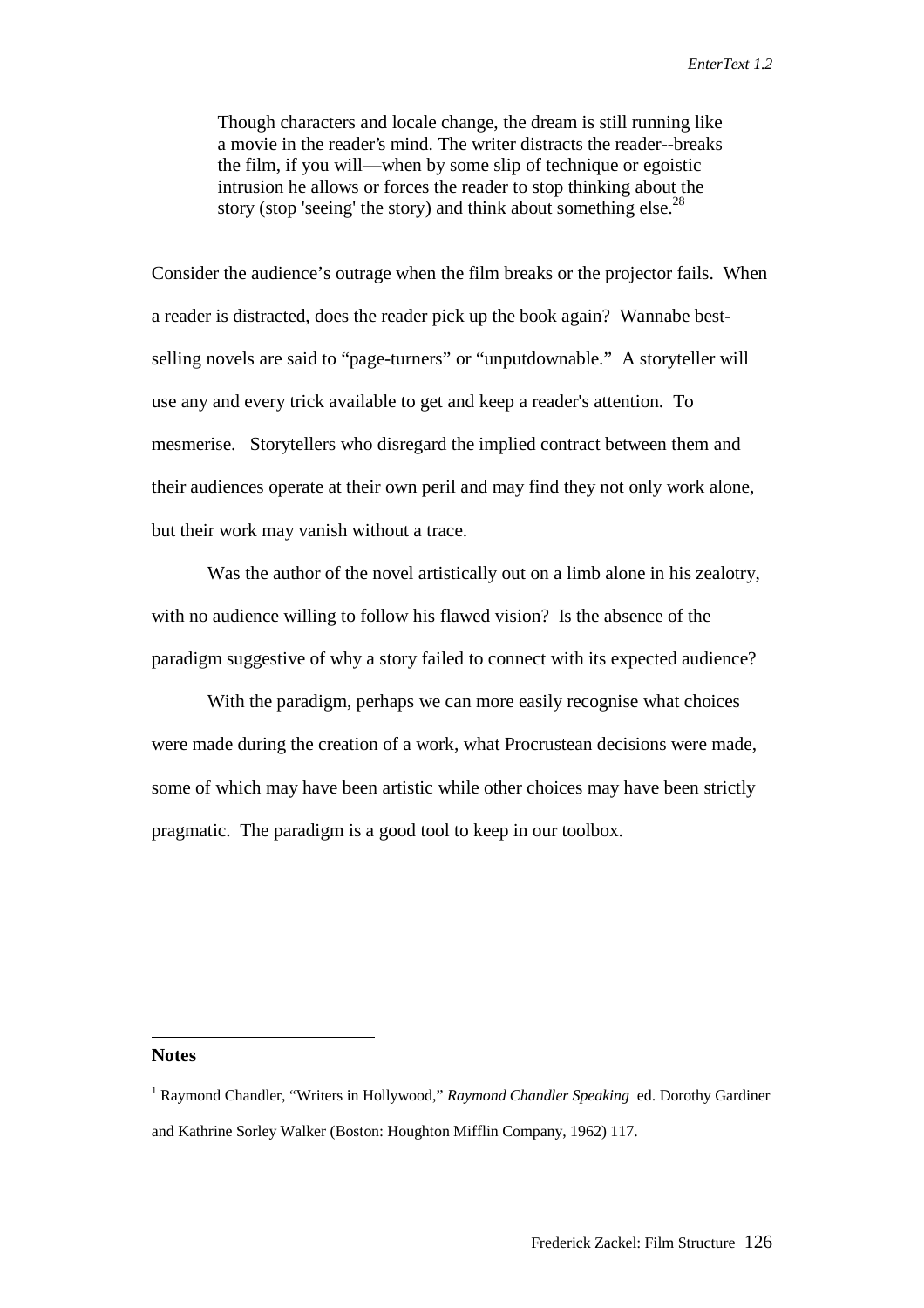<sup>2</sup>  $3$  See Ralph Waldo Emerson, "The American Scholar: An Oration Delivered before the Phi Beta Kappa Society, at Cambridge, August 13, 1837" in *American Public Address: 1740-1952*, ed. A. Craig Baird (New York: McGraw-Hill, 1956), 136.

3 Aristotle, *Poetics* trans. S. H. Butcher (New York: Hill and Wang, 1961), 63.

4 William Goldman*, Adventures in the Screentrade: a Personal View of Hollywood and*

*Screenwriting* (New York: Warner Books, 1983), 195.

5 Aristotle, 62.

6 Syd Field, *Screenplay: The Foundations of Screenwriting* (New York: Delacorte Press, 1982) and

*The Screenwriter's Workbook* (New York: Dell Publishing Co., 1984).

7 Todd McCarthy, rev. of *Hook Variety* 9 December 1991, 72.

8 Aristotle, 66.

 $9<sup>9</sup>$  I am grateful to my editor, Michele Aaron, for helping me clarify this point, and the distinctions between structure and performance.

10 Albert Camus, *The Myth of Sisyphus and Other Essays* trans. Justin O'Brien (New York: Vintage Books, 1955), 90.

 $11$  Ibid., 91.

12 Aristotle, 89.

13 Ibid., 67.

 $14$  Ibid.

 $15$  Ibid., 105.

16 Ibid., 56.

 $17$  Ibid., 69.

18 Robert James Waller, *The Bridges of Madison County* (New York: Warner Books, 1992), 15.

19 Ibid., 84.

 $20$  Aristotle., 67.

 $21$  Ibid., 78.

22 Henry James, *Washington Square* (New York: Penguin Books, 1986), 28, 29, 30.

<sup>23</sup> Ibid., 125.

24 Ibid., 174.

<sup>25</sup> Ibid., 185.